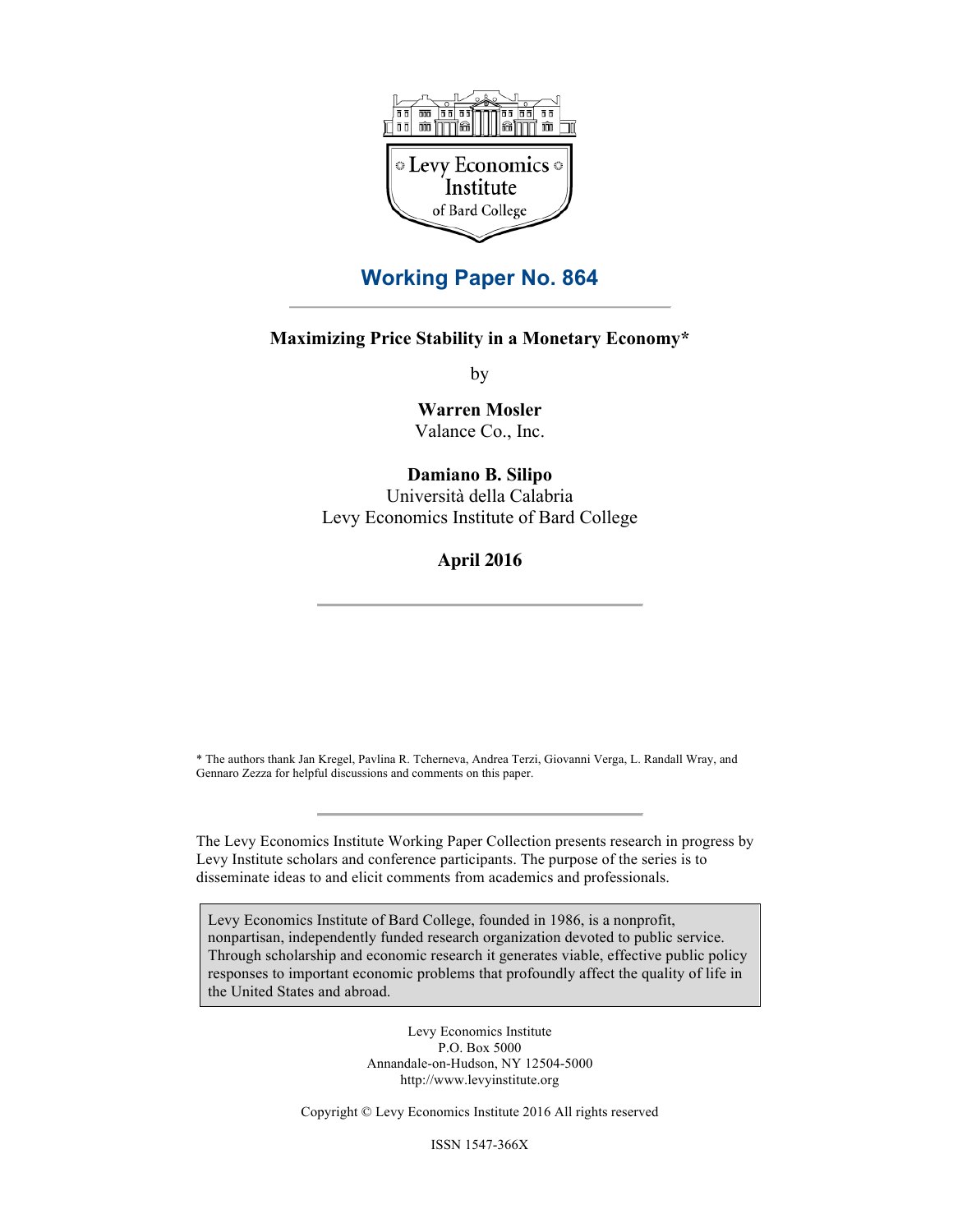# **ABSTRACT**

In this paper we analyze options for the European Central Bank (ECB) to achieve its single mandate of price stability. Viable options for price stability are described, analyzed, and tabulated with regard to both short- and long-term stability and volatility. We introduce an additional tool for promoting price stability and conclude that public purpose is best served by the selection of an alternative buffer stock policy that is directly managed by the ECB.

**Keywords:** European Central Bank; Monetary Policy Tools and Price Stability; Buffer Stock Policy

**JEL Classifications:** E52, E58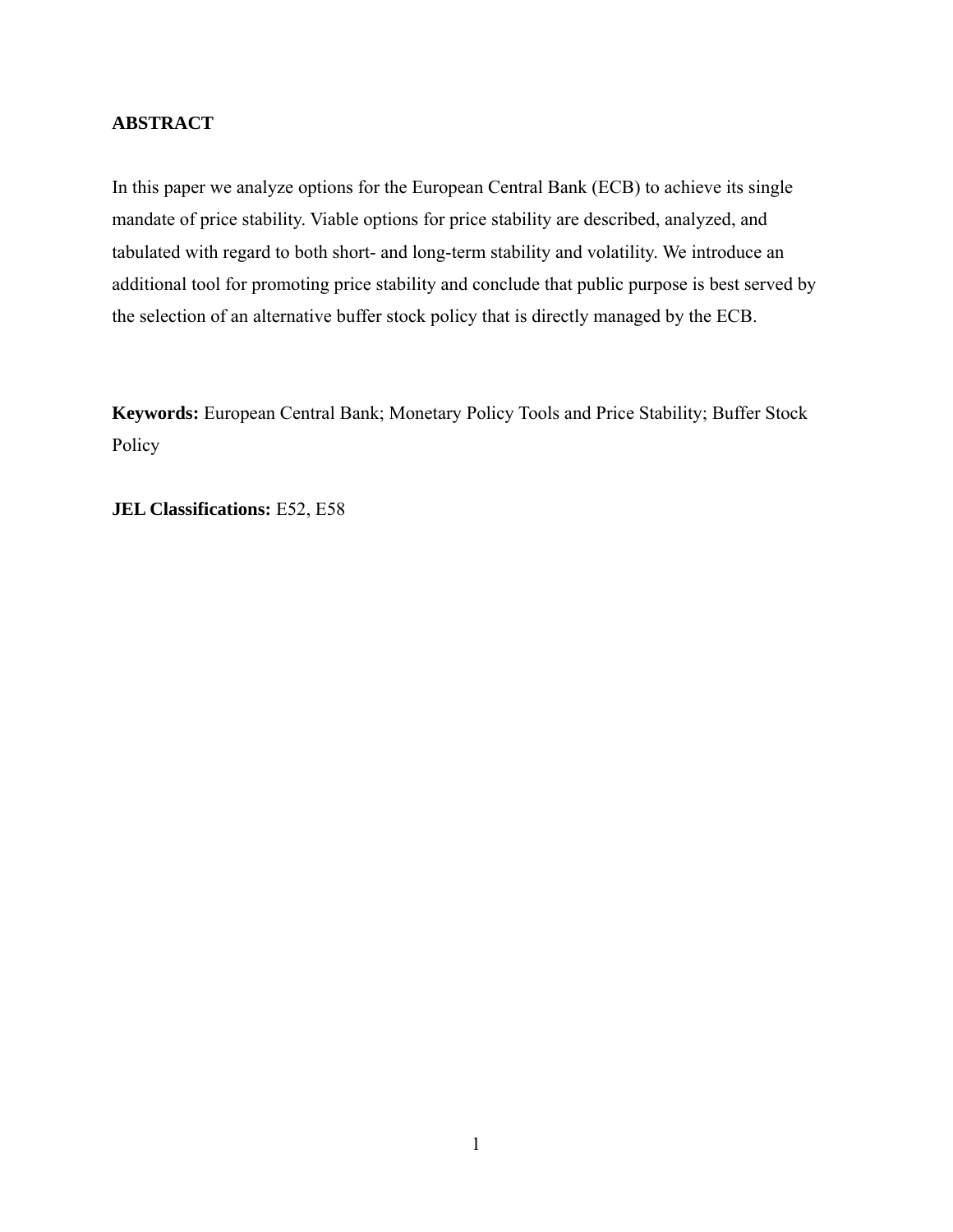# **1. INTRODUCTION**

Article 127 of the Treaty on the Functioning of the European Union establishes that the primary objective of the European Central Bank (ECB) is to maintain price stability. Other policy goals related to the objectives laid down in Article 3 of the Treaty on the European Union, including "full employment" and "balanced economic growth," are supported by the ECB but "without prejudice to the objective of price stability."

While the Treaty does not give a precise definition of what is meant by price stability, the ECB's Governing Council has clarified that price stability implies maintaining a year-on-year increase in the Harmonized Index of Consumer Prices (HICP) for the euro area below but close to 2% over the medium term.

The central bank is the monopoly supplier of the euro monetary base (banknotes and bank reserves). By virtue of this monopoly, it sets the conditions at which banks borrow from the central bank. The central bank thereby manages liquidity in money markets and also influences the terms and conditions at which banks trade with each other in this market (the money market interest rates).

In turn, in the short run, a change in money market interest rates induced by central bank policy sets in motion a number of mechanisms and actions, which, ultimately, are presumed to influence developments in economic variables, such as output and prices, through a highly complex transmission mechanism.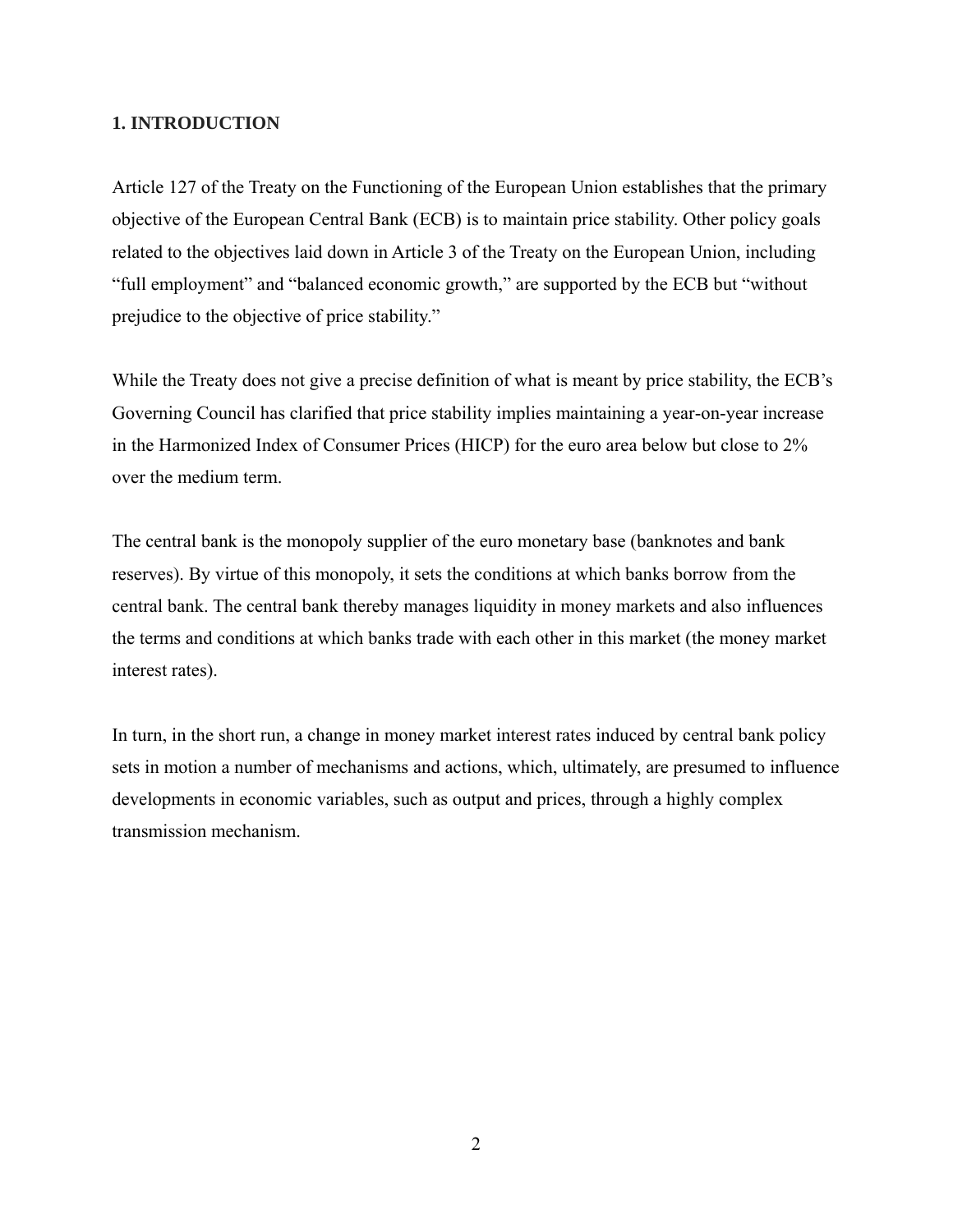

**Figure 1: European Central Bank Operational Framework** 

Source: https://www.ecb.europa.eu/mopo/intro/transmission/html/index.en.html

However, setting a short-term interest rate target judged appropriate for achieving price stability is not the only monetary policy instrument the ECB uses to achieve its aim.

Additionally, the operational framework includes a set of instruments and procedures that can be utilized to alter a desired term structure of interest rates and their transmission to the economy, generally through the banking system. To this end, the ECB may:

(i) buy and sell outright (spot and forward) or under repurchase agreements and lend or borrow any type of marketable instruments (therefore including sovereigns) in any currency as well as precious metals; and

(ii) conduct credit operations with credit institutions and other market participants, with lending based on adequate collateral.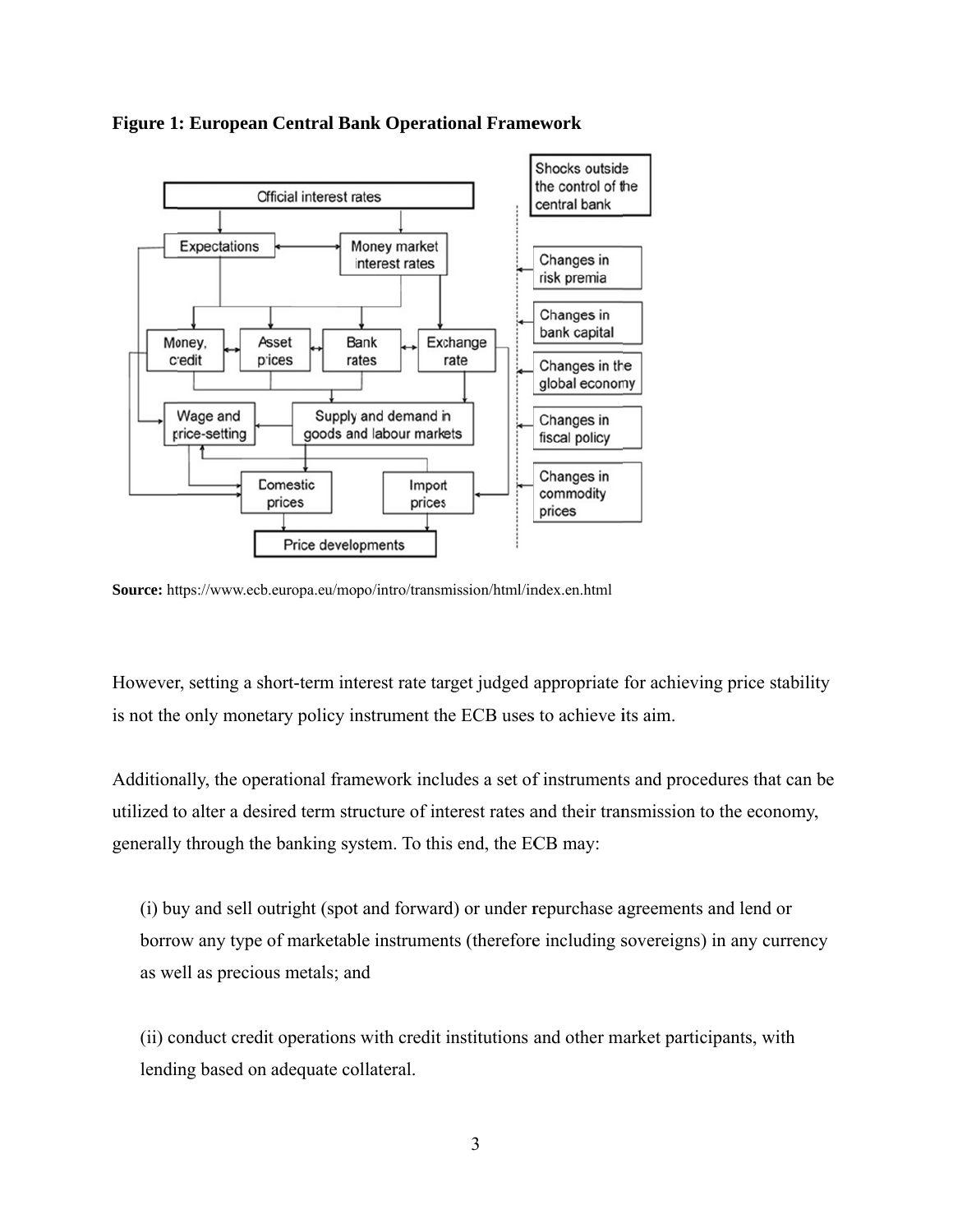The operational efficiency of the central bank is a function of the ability of the operational framework to enable monetary policy objectives to feed through as precisely and quickly as possible to short-term money market rates.

Success rests on two presumptions. The first is that the ECB mandate—the price level—is a function of interest rate policy. The second is the more general notion that by keeping inflation stable economic activity can be, for all practical purposes, as close as possible to its potential. Therefore, by focusing on the single mandate of price stability, policymakers are at the same time and by that same policy promoting their desired levels of output and employment. And while the empirical coincidence between stable inflation and potential output may lack confirmation, the theoretical causation is considered sufficient justification for the primary policy focus to be that of price stability.

The second presumption is that while it is presumed inflation is a function of the term structure of interest rates— the policy variable of the ECB—it is further presumed that interest rates work through the inflation expectations channel, with inflation presumed to be a function of inflation expectations. That is, the monetary policy channel is guiding economic agents' expectations of future inflation. And, towards that same end, a central bank with a high degree of independence and credibility promotes the anchoring of expectations of price stability. Therefore central bank policy is designed to anchor expectations of price stability so that economic agents do not increase their prices for fear of higher inflation or reduce prices for fear of deflation, thereby promoting continuing price stability.

Integral to this process is the rate of unemployment, with the presumption that lower rates of (cyclical) unemployment promote pressure for wage increases and therefore higher inflation expectations, and higher rates of unemployment lower wage pressures and therefore promote lower inflation expectations. In fact, there is a presumed level of (structural) unemployment called the NAIRU (non-accelerating inflation rate of unemployment) below which it is further presumed that inflation will accelerate. Therefore, the policy for price stability is directed at determining that minimum rate of unemployment and enacting policy to ensure unemployment remains above that minimum level.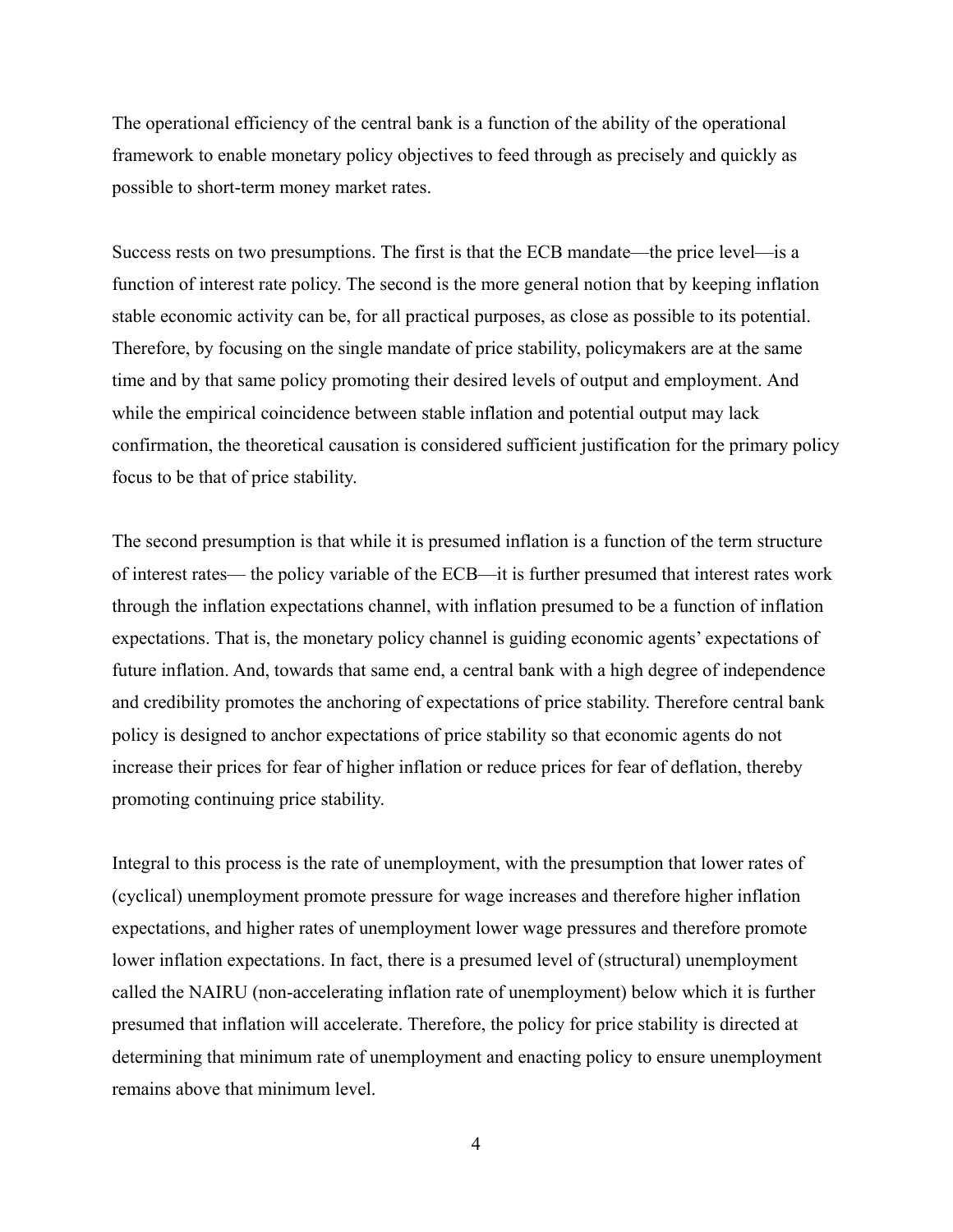The macroeconomic developments during the crisis that started in 2007 have brought into question both the primary argument for inflation targeting along with the instruments used by the ECB to pursue their price stability mandate in the eurozone. Additionally, the relationship between unemployment and inflation has been called into question.

From the beginning of the crisis, in most of the advanced economies inflation has remained close to the range observed before the crisis, despite the large cumulative decline in output relative to trend, and the sharp increase in unemployment during the same period. It had previously been assumed that an increase in the output gap of this magnitude would have induced a much more rapid and larger decline in the rate of inflation than the gradual decline that has been observed, along with a high probability of substantial deflation. The weak relationship between the output gap and inflation during the crisis suggests that price stability as mandated may be consistent with large and undesirable increases in the output gap.

In addition, the crisis has shown that the nominal policy interest rate—the primary tool for achieving mandated price stability—can reach what's called "the zero lower bound" and thereby limit a central bank's ability to lower their nominal policy rate. Consequently, to affect prices and output, central banks have experimented with unconventional policies including quantitative easing, targeted easing, negative interest rates, and new forms of liquidity provisioning. On January 22, 2015, for example, the ECB announced a quantitative easing program, including the purchase of at least 1.14 trillion in euro securities over two years, in an attempt to increase the rate of inflation in the euro area from near zero to its target of 2% over the medium term (Micossi 2015).

However, as figure 2 shows, it does not seem that this program is capable of affecting inflation expectations as were presumed to be required for achieving price stability. Indeed, since the period quantitative easing implementation began in the euro area the gap between the change in the ECB balance sheet and the two years ahead inflation forecast, the EBC's critical determinant, increased.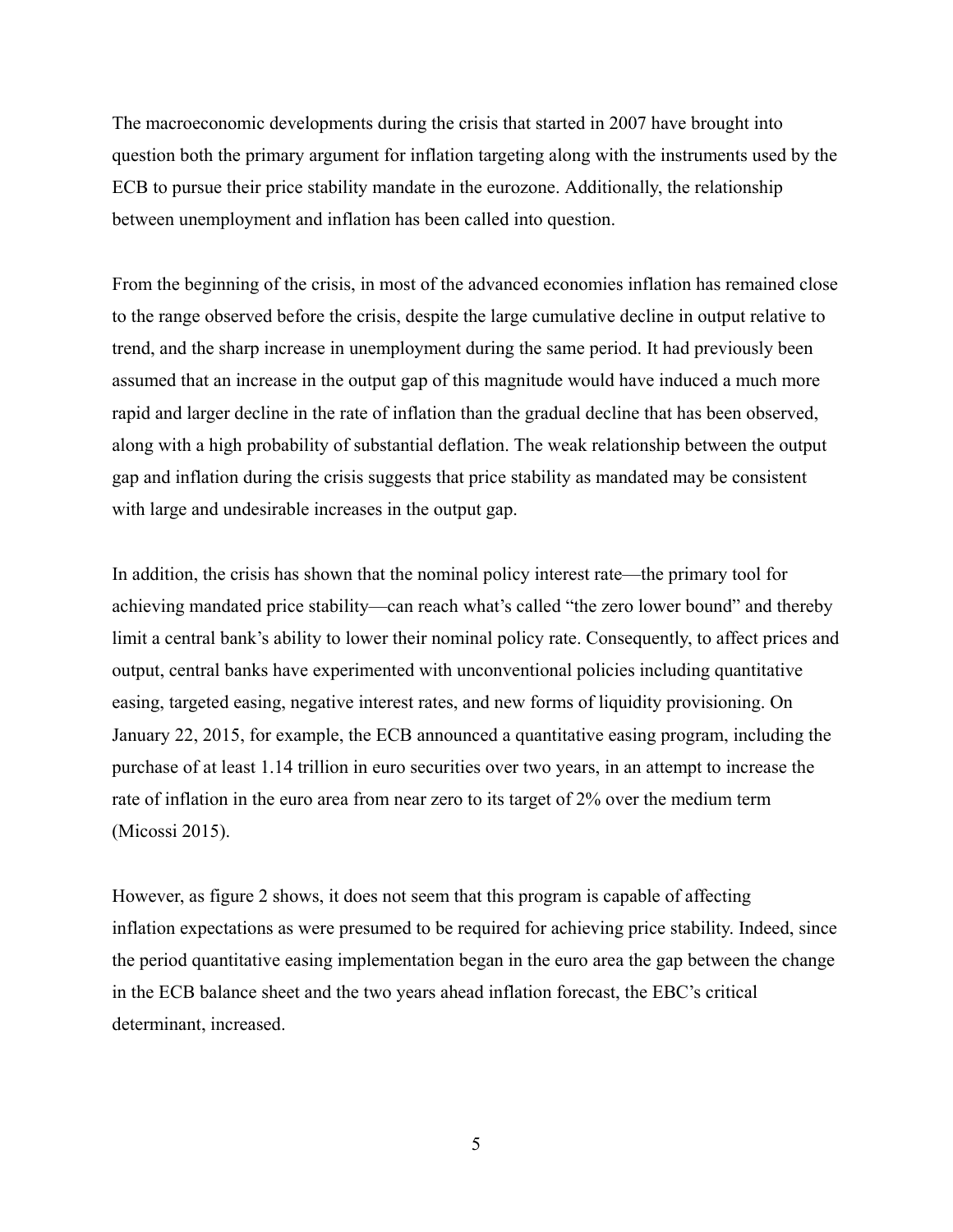



**Source:** ECB Data Warehouse

The lack of correlation between price stability and desired levels of output and employment has led some authors (e.g., Blanchard et al. 2013) to ask whether central banks should explicitly target activity. Cited are the mandates of the Federal Reserve and the Bank of England, which include an employment mandate on an equal basis with price stability. However, while both the US and UK economies have outperformed the euro zone subsequent to 2008, it is far from definitive that it was central bank policy that was responsible for the difference.

In this paper, we first argue that fiat currencies (such as the euro) ultimately and necessarily rely on a managed buffer stock policy to achieve price stability and other ancillary objectives. The general history of buffer stock policies, in fact, dates back to biblical times. We examine a variety of these policies, including those that utilized grains, precious metals, and other currencies as buffer stocks for price stability, as well as the current policy of using a buffer stock of unemployed labor and excess capacity in general to achieve price stability. Included is a vector autoregression (VAR) analysis of the policy tools used to manage buffer stock policies, and the costs and benefits associated with those policies.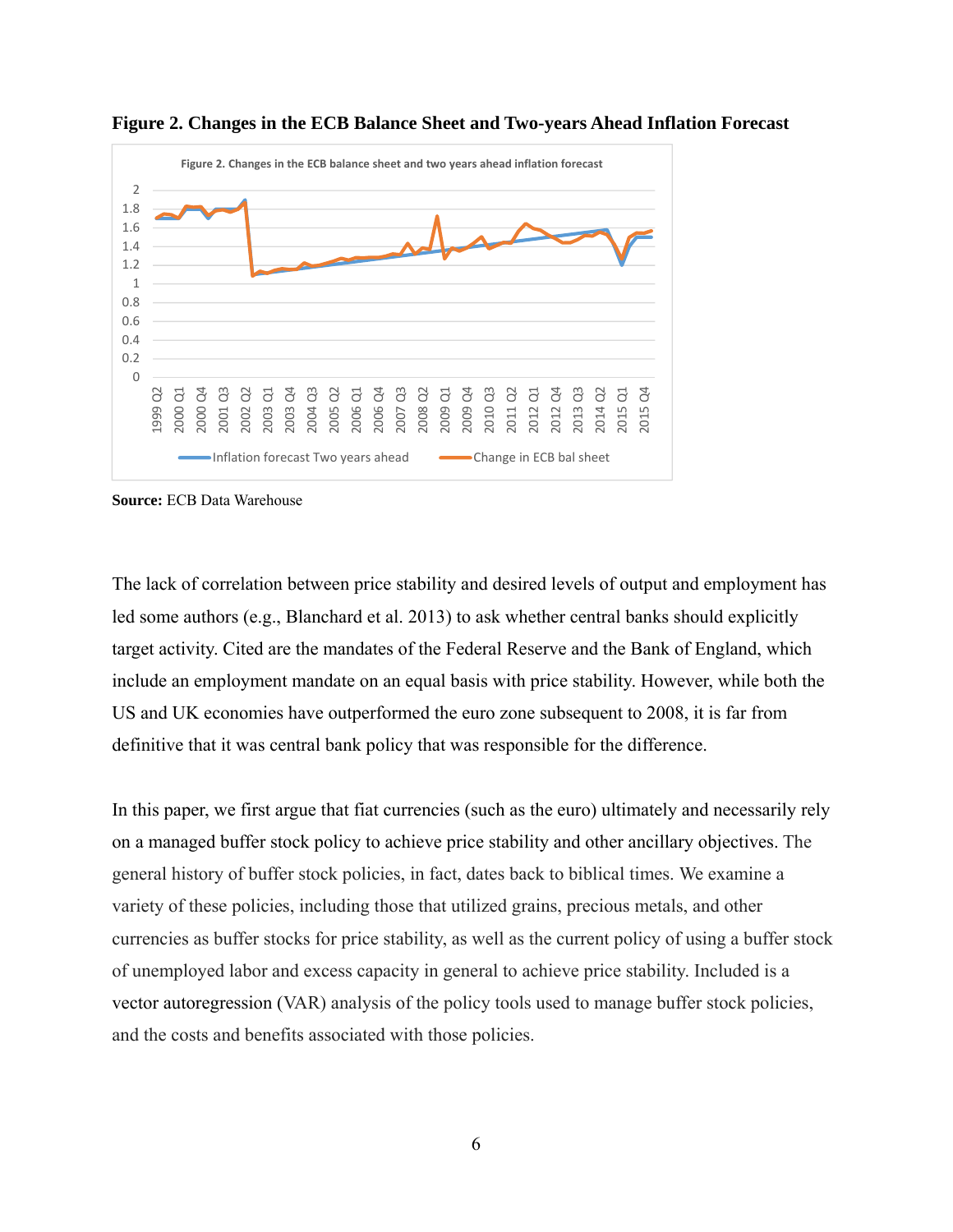We conclude that a fixed-wage employed buffer stock policy is the unambiguously superior policy option with regard to the ECB's primary objective of price stability, as described in Article 127 of the Treaty on the European Union. Incidentally, this policy contributes to the achievement of the objectives of the Union as laid down in Article 3 of the Treaty on the European Union. Specifically, we propose that the ECB adopt an employed buffer stock policy to optimize compliance with mandated objectives.

The paper includes ten sections. Section 2 states the purpose of the paper, and section 3 sets the criteria for the choice among alternative buffer stock tools. Section 4 discusses current monetary policy and section 5 presents empirical evidence on the impact of this policy. Section 6 compares the labor buffer stock policy to current policy, and section 7 describes the role and operation of the employed buffer stock wage. Section 8 adds further considerations on the labor buffer stock policy and section 9 evaluates the costs and benefits of this policy, as well as the likely impact on inflation and the growth rate. The final section concludes the paper.

#### **2. STATEMENT OF PURPOSE**

The aim of this paper is to show first that a buffer stock policy that uses employed labor at a fixed wage as a buffer stock functions as a superior price anchor than a buffer stock that employs commodities. We then show further that an employed labor buffer stock provides a superior price anchor than that achieved by the ECB's current policy, which utilizes a buffer stock of unemployed labor to stabilize prices.

#### **a. Buffer Stock Policy Definition**

We define a buffer stock policy as a policy of buying a commodity or currency at a support price while at the same time offering to sell that commodity or currency at the same price or a slightly higher price, for the further purpose of promoting price stability. In a competitive market economy, prices continuously adjust to reflect relative values, which are also known as indifference levels. A buffer stock policy utilizes the setting of one price—the price of the buffer stock—and allowing all other prices to reflect relative values.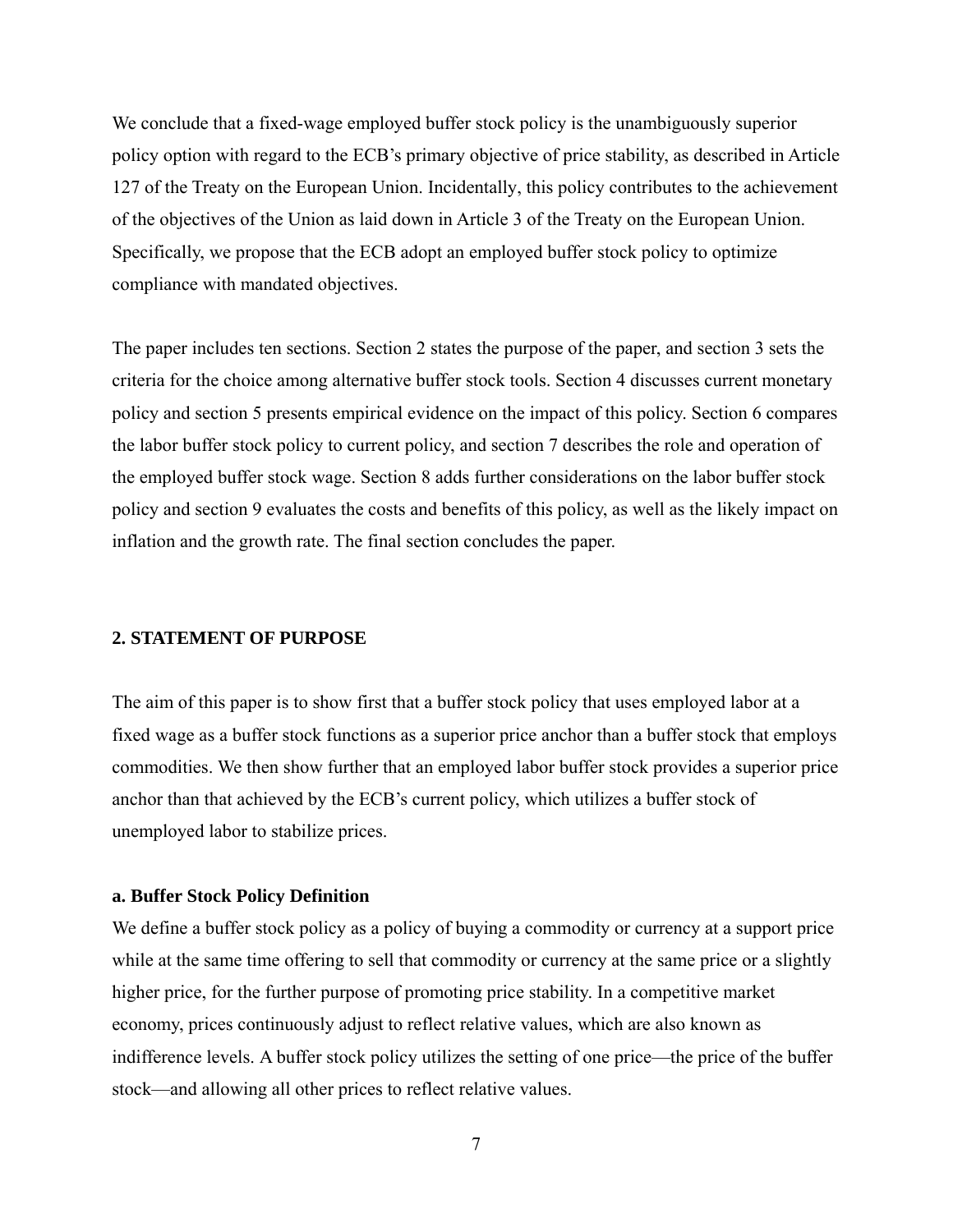Note that this means the object of the buffer stock policy can always be monetized at the support price, and in that sense the object of the buffer stock policy is always what can be called "fully employed" as it can always be "sold" to the monetary authority at that price.

#### **b. Vulne rabilities**

Buffer stock policies face two risks. The first risk is that the support price results in an unwelcome increase in supply and quantity purchased at that support price. The purpose of the support price is to prevent the commodity or currency from exchanging at a price lower than the support price, hence the label "support price." Furthermore, the reason the government is able to purchase the buffer stock at that price in the first instance is that market forces have determined the relative value of that commodity or currency is at or lower than the support price. That is, purchases at the support price indicate that the support price is higher than where the intersection of supply and demand would be for that commodity absent the government intervention. This above-market price then results in an increase in supply to the extent the supply curve is upward sloping.





Source: http://www.colorado.edu/Economics/courses/econ2020/section4/gifs/fig39.gif.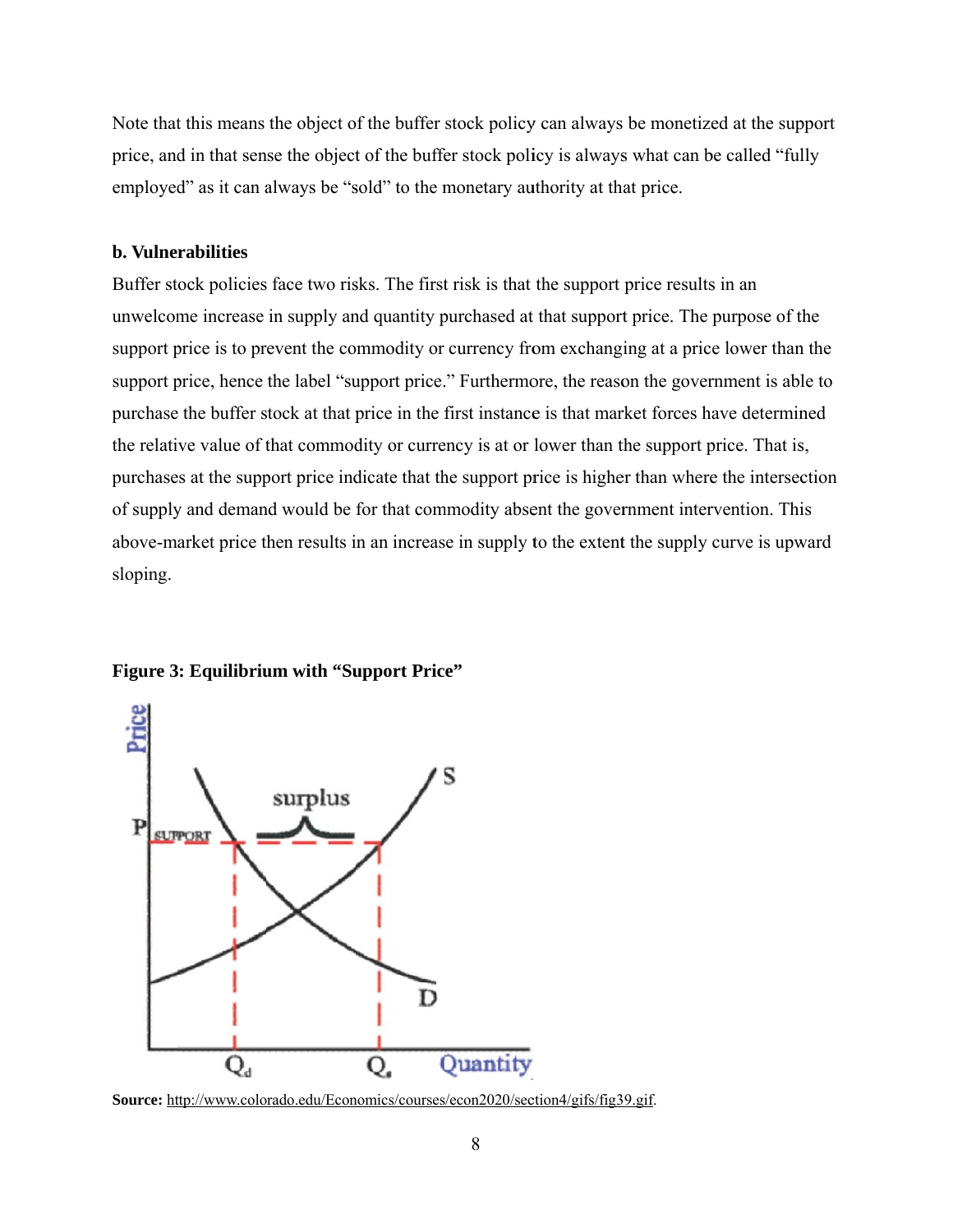In figure 3, market forces would lead to the combination of price and quantity at the intersection of D and S. By fixing a support price  $(P_{\text{support}})$  above the market equilibrium price, the government moves the equilibrium to  $(P_{\text{support}}, Q_s)$ , and consequently must buy the surplus of supply at the support price in order to maintain its chosen price level.

Therefore, the potential problem is that (for an extreme example) a support price for a wool buffer stock could result in the streets being overrun with sheep. Furthermore, with a buffer stock policy such as a gold standard, for example, where gold becomes the object of taxation with the further purpose of increasing the buffer stock, human endeavor is then directed at procuring gold for storage, which may not be deemed to support public purpose.

The second risk is financial. A government pursuing a buffer stock policy faces the possibility of substantial increases in public spending to purchase the object of the buffer stock. This becomes part of the process that evidences the downward shift in the value of the object of the buffer stock relative to all other goods and services, a process commonly called "inflation." And in the case of a fixed exchange rate policy, where the currency itself is supported by its own buffer stock (such as gold or another currency), increased expenditures used to support an additional buffer stock (such as grains or wool) can cause a loss of gold or foreign currency reserves for the monetary authority.

## **3. SELECTING A BUFFER STOCK**

The value of fiat currency in a market economy is directly or indirectly tied to a buffer stock policy, with the monetary authority attempting to utilize its available tools to influence the general price level, stability, and other characteristics of the currency, which ultimately reflect those of the underlying buffer stock.

In this section we analyze a selection of potential buffer stocks for price stability and liquidity. For price stability we use nominal prices. Additionally, we provide a comparison of liquidity, defined as the required quantity of the buffer stock an external entity would historically have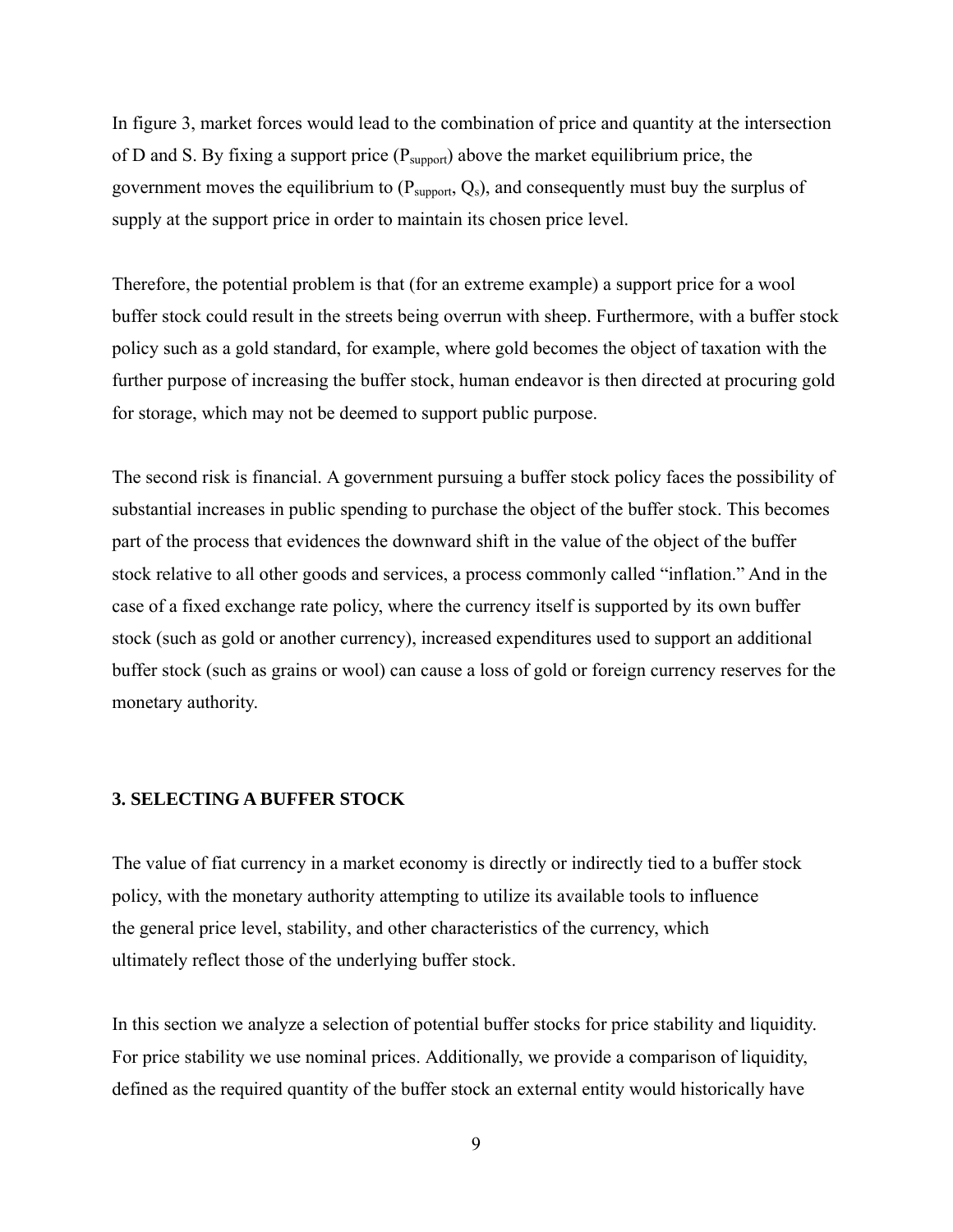needed to purchase to shift the relative value of that commodity by 1%. This is done only by narrative, as we found it impossible to quantitatively differentiate specific causes of price changes. However, while this determination of liquidity is at best imprecise, the magnitudes of the differences between the contending commodities were sufficiently large for a useful distinction.

# **a. Volatility**

Four buffer stock options were selected—gold, silver, corn, and hourly labor. Additionally we included data from the Commodity Research Bureau (CRB) index, a combination of numerous commodities, for general background information. The first three commodities were selected because they have been used historically and gold has been the object of more recent proposals as well, including proposals to return to a gold standard. The fourth, an employed labor buffer stock, is a derivative of our current policy of utilizing unemployment as a buffer stock, which will be used as a basis of comparison after the analysis of the four options selected.

The table below displays measures of volatility of the buffer stock options.

| Average annual price change (AV%) |           |           |           |  |  |
|-----------------------------------|-----------|-----------|-----------|--|--|
|                                   | 1984-1994 | 1994-2004 | 2004-2014 |  |  |
| Gold                              | 10.3%     | 8.5%      | 17.9%     |  |  |
| Silver                            | 14.3%     | 11.7%     | 31.8%     |  |  |
| Corn                              | 22.0%     | 17.3%     | 22.3%     |  |  |
| <b>CRB</b>                        | 7.4%      | 6.5%      | 13.6%     |  |  |
| AHE                               | 2.9%      | 3.3%      | 2.7%      |  |  |

**Table 1: Volatility of Potential Buffer Stocks** 

**Source:** Bloomberg

Table 1 reports the average annual price change of gold, silver, and corn. In addition, there is the average annual change of a price index of selected commodities monitored by the CRB. We display this index as representative of an example of how the price of a basket of commodities fluctuates over time. Finally, we present the average annual change in hourly earnings (AHE) of production and nonsupervisory employees, provided by the US Bureau of Labor Statistics. The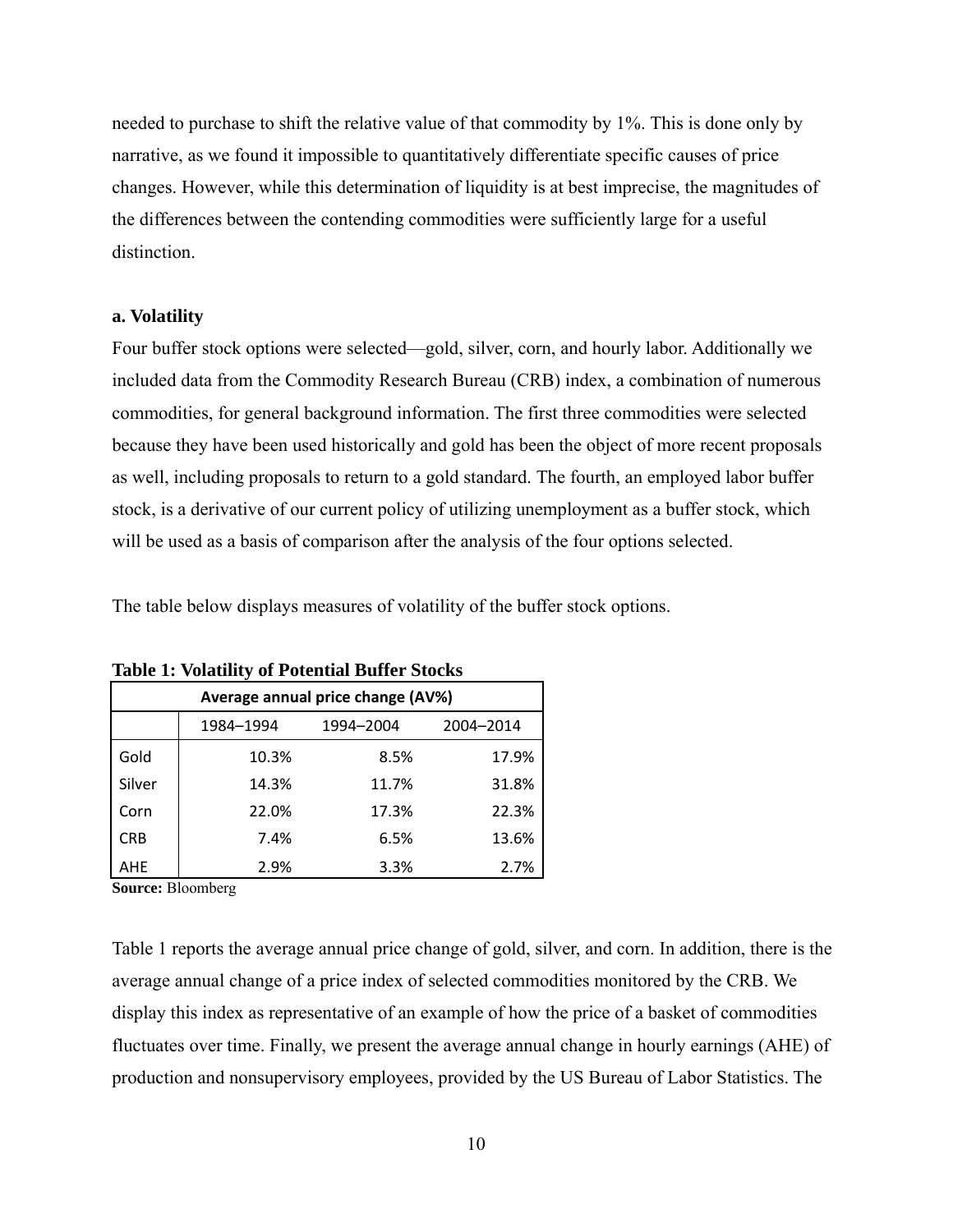price change of the commodities does appear less severe than gold, corn, or silver; however, the annual changes range from over  $+35%$  to approximately  $-25%$ . The average hourly earnings display far lower volatility than the metals or commodities. The year-over-year change has fluctuated from a low of about 1.5% to a high of just over 4% since 2000, and only once went to just over 9% in the early 1980s.

With a buffer stock policy the nominal price of the buffer stock is defined by the state, and in our proposal it would be defined by the ECB per its mandate for price stability as specified in the Maastricht Treaty. Subsequently, market forces result in other prices continuously reflecting indifference levels that express relative value with regard to the value of the buffer stock.

Likewise, with the nominal price of the buffer stock fixed, any change in the relative value of the buffer stock itself is expressed as a change in the nominal price level of all other prices. Therefore the lower the price volatility of the selected buffer stock in the current policy, the greater the expected general price stability when the price of that buffer stock is, in our proposal, fixed by the ECB. On this basis, the employed labor buffer stock is clearly superior.

# **b. Liquidity**

For purposes of this analysis, we define liquidity as the resistance to price changes for a given amount of buying or selling. Whereas the purpose of the buffer stock is to provide price stability, we judge a buffer stock to be superior if its price is less altered by a given volume of buying or selling. We abbreviated this analysis, as the liquidity of an employed buffer stock dwarfed the other options by orders of magnitude, rendering the outcome self-evident.

#### **c. Market Capitalization**

We next calculate the "market capitalization" of the new supply offered for sale annually of each potential buffer stock as a comparative indication of the quantities that might need to be purchased or sold to influence price. Again, we look at how a given purchase would influence the price of gold, corn, and labor in the recent past when they were not the object of a buffer stock policy as an indication of the stability of their relative value.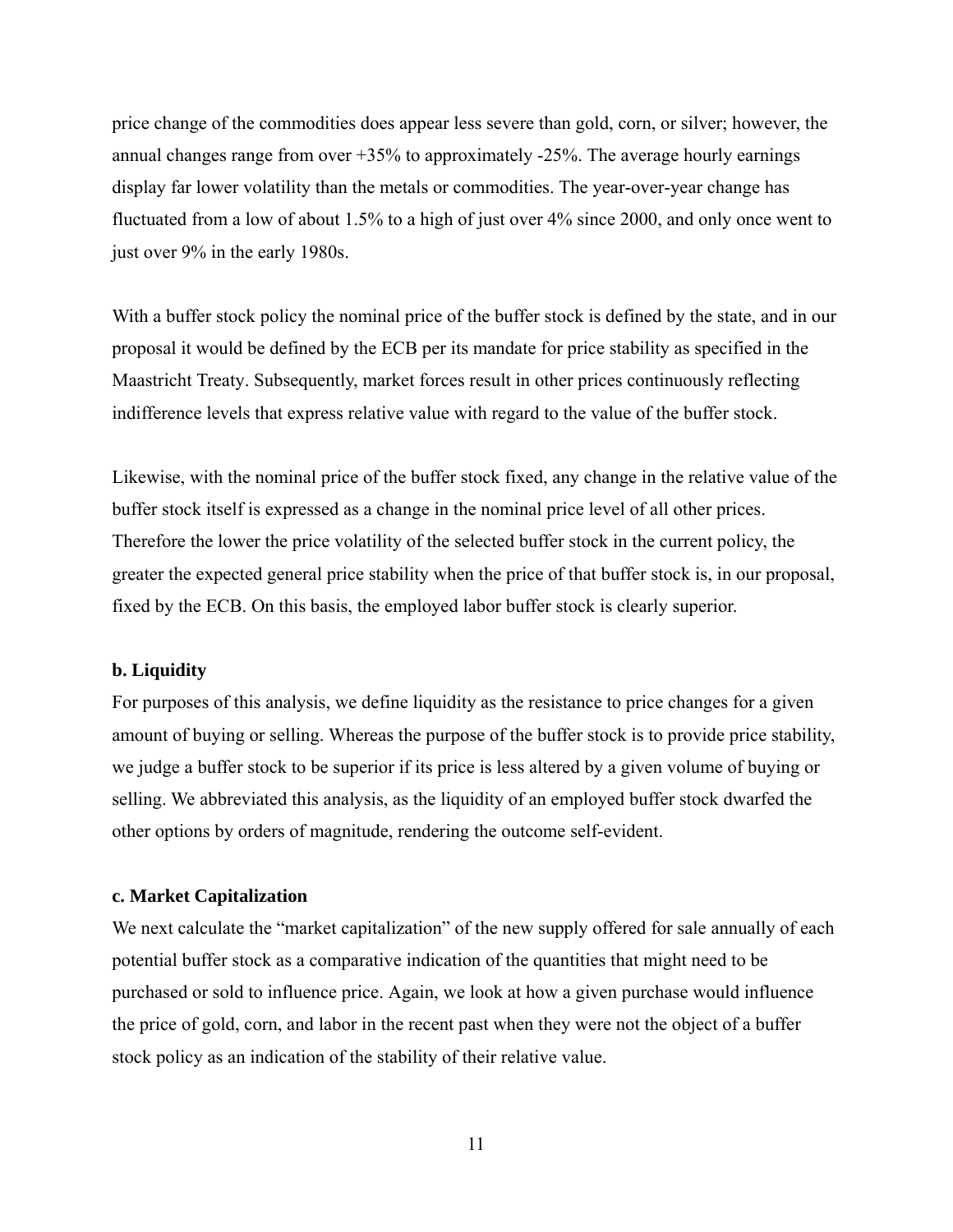Assuming there are approximately 170 million Europeans working at the average wage of  $E$ 21 per hour, with an average workweek of 35 hours, their weekly income amounts to approximately  $E110$  billion, or a wage bill of about  $E5.5$  trillion annually.

In contrast, annual global gold mining totals about 2,500 tons, which is 80 million ounces, and at €966 per ounce equals €77.2 billion in annual sales; fourteen billion bushels of corn at €3.5 per bushel equals only €49.2 billion in annual sales. Therefore, on the basis of our measure of "market capitalization," we conclude that an employed labor buffer stock will be a superior price anchor for the euro.

The above analysis indicates that the employed labor buffer stock is dramatically superior with regards to both historical price stability and liquidity. Additionally, the current socioeconomic reality is that a labor buffer stock is not subject to the first traditional risk of buffer stock policies. That is, employing labor in a transitional job is not expected to result in a commensurate growth in population, the way a gold or silver standard can result in new mining and hoarding, or a corn buffer stock can result in an increased corn surplus.

Nor, as further analyzed, does the expenditure related to the employed labor buffer stock policy pose any financial solvency risks to a government with a floating exchange rate policy.

# **4. CURRENT POLICY**

For all practical purposes the euro uses unemployment (a measure of the output gap) as a buffer stock to promote price stability, enacting policy designed to increase unemployment (the size of the buffer stock of unemployed) when inflation is deemed to be too high, and enacting policy to decrease unemployment when higher rates of inflation are desired. Specifically, the ECB uses its policy tools to (indirectly) promote alterations in the unemployment rate for the further purpose of promoting price stability. The theory is that of the Phillips curve, where inflation is a function of the level of unemployment, with lower unemployment an inflationary bias and higher unemployment a deflationary bias. It is further assumed that the curve shifts both in slope and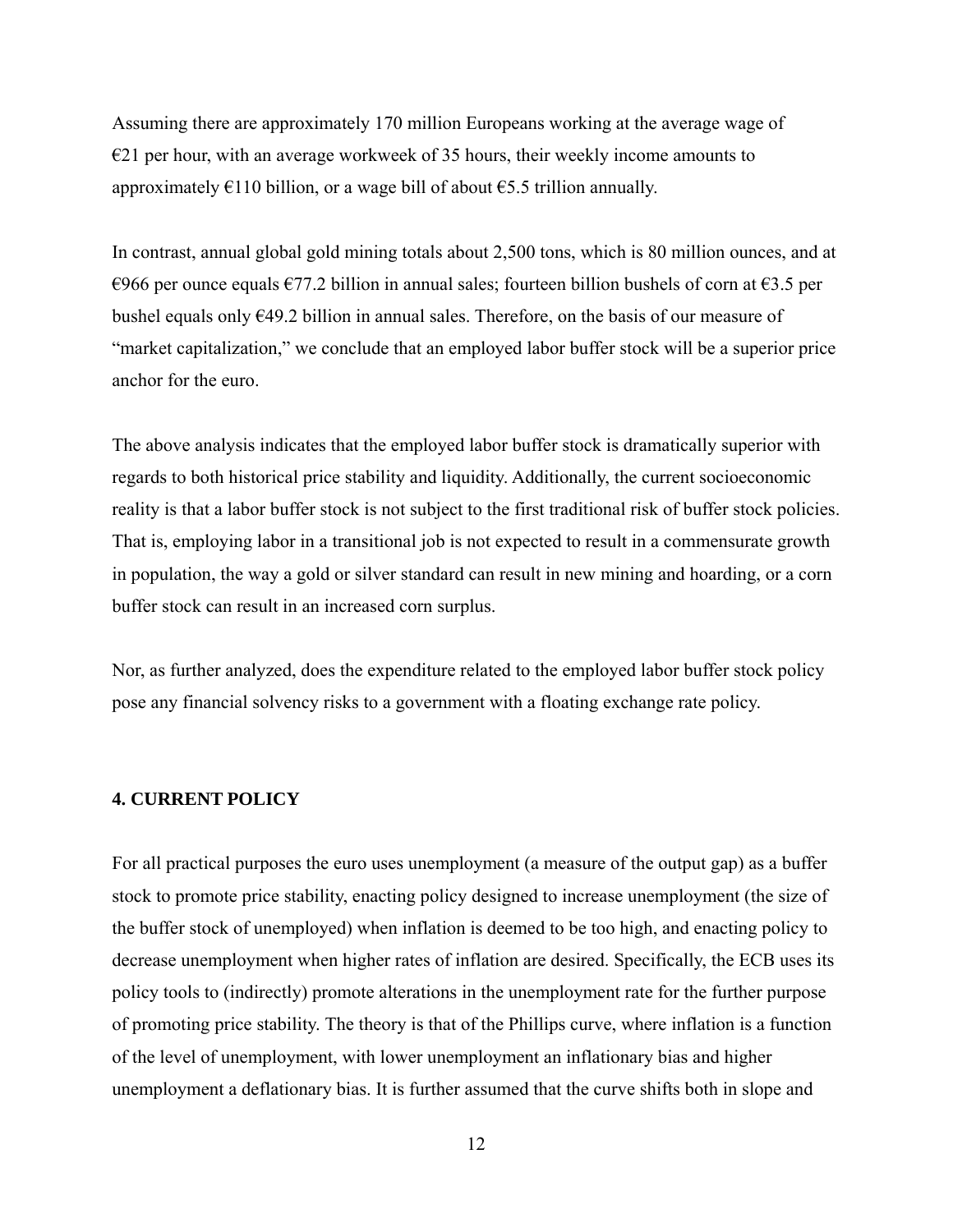along the y-axis with alterations to the institutional structure. Furthermore, a NAIRU is presumed, where inflation accelerates when unemployment goes below that point. This acceleration is presumably caused by accelerating inflation expectations triggered by the low rate of unemployment, which triggers the two primary drivers of inflation expectations—demand for higher wages and accelerated spending. Figure 4 is a typical Phillips curve.





Source: http://tutor2u.net/economics/content/essentials/phillips\_curve\_clip\_image004.gif

ECB policy initiatives are designed to shift the economy's position on the curve, while other ECB policy initiatives are designed to shift the economy's position on the curve, while other<br>government policies—such as what are called "structural reforms"—along with demographic changes, work to shift the curve. So while the policy instrument is the term structure of interest rates, the cause of inflation is inflation expectations, which can be altered directly by the influence of interest rate policy, as well as by the influence of the level of unemployment on inflation expectation s.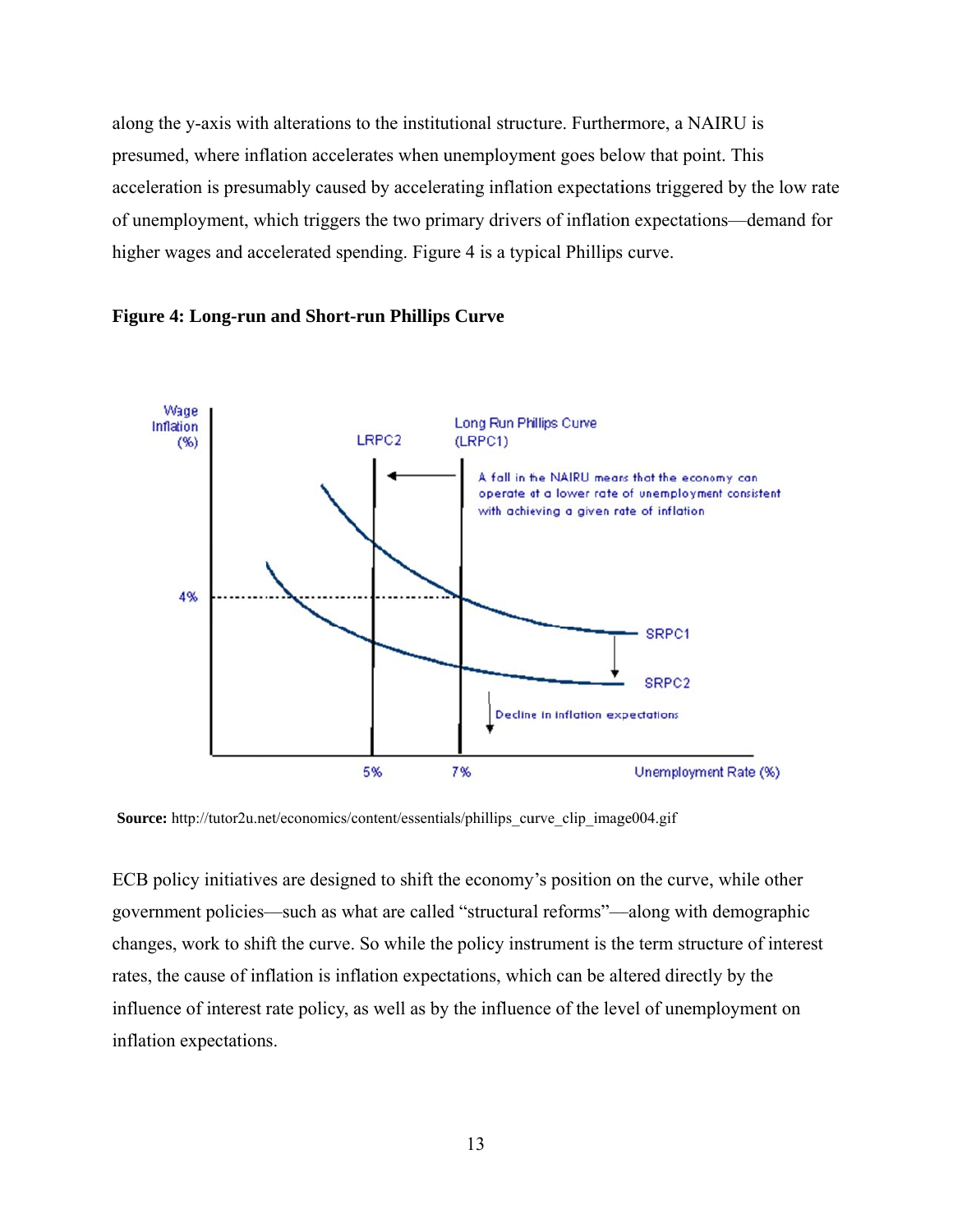The monetary link between interest rates and unemployment is through credit channels. Higher rates are presumed to reduce the desire and ability to borrow to spend on real goods and services for both consumption and investment, thereby reducing sales, output, and employment.

Conversely, lower rates are presumed to increase desires to borrow, thereby increasing sales, output, and employment. In particular, investment has traditionally been assumed to be largely a function of interest rates. Furthermore, the link between interest rate policy and output and employment has been deemed sufficiently robust to the point where it's presumed monetary policy can be utilized to sustain desired levels of output and employment, with national governments budgeting fiscal surpluses to reduce their national debts.

The last several years have provided substantial empirical evidence with regard to several previously presumed causations.

In addition to inflation being less sensitive to changes in output and employment than presumed, the link between interest rates, inflation, investment, output, employment, and even credit expansion itself appears to have been largely severed as well. After over five years of a nearzero-percent rate policy, and more recently quantitative easing and negative rates, private-sector credit expansion remains depressed and has not been the presumed driver of investment, consumption, or inflation, as the output gap remains alarmingly wide and the monetary system borders on deflation. Along with the exceptional magnitude of the real output lost from what has the appearance of permanently elevated levels unemployment, the political pressure generated by the negative externalities of unemployment have intensified as well. The outcomes of the last several years have also largely obviated the proposals of Blanchard et al. (2013) regarding the expansion of the ECB's mandate, as the evidence calls into question assumptions that the proposed ECB's mandates are a function of its available policy tools. Consequently, the unemployed buffer stock concept per se has become highly problematic.

Interest rates were lowered aggressively after credit growth ended.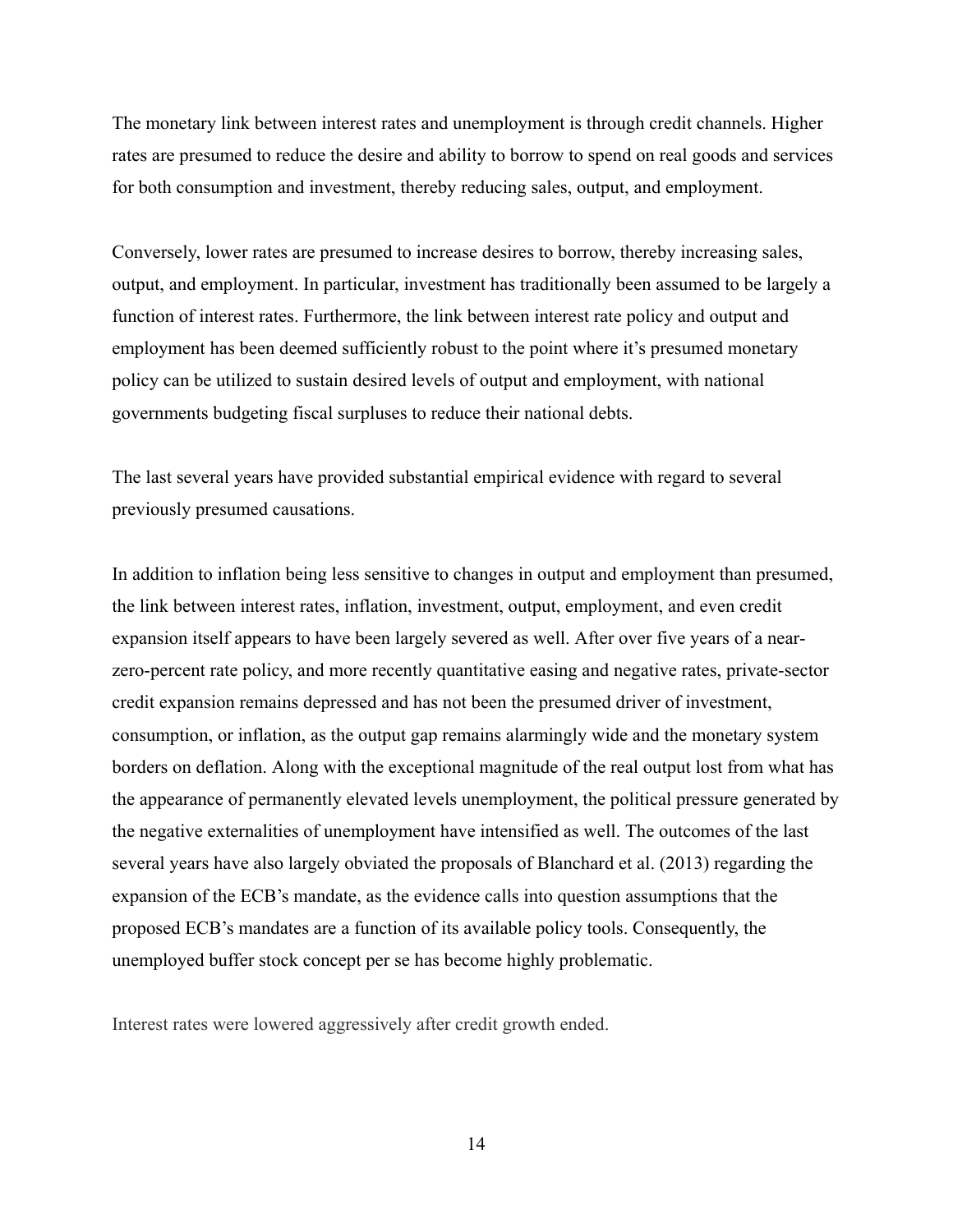

**Figure 5: Three-month London Interbank Offered Rate (LIBOR) (based on the euro)** 

Source: ICE Benchmark Administration Limited (IBA)

However credit growth has yet to resume.



**Figure 6: Total Credit to Private Non-financial Sector, Adjusted for Breaks (for euro area)** 

Source: Bank for International Settlements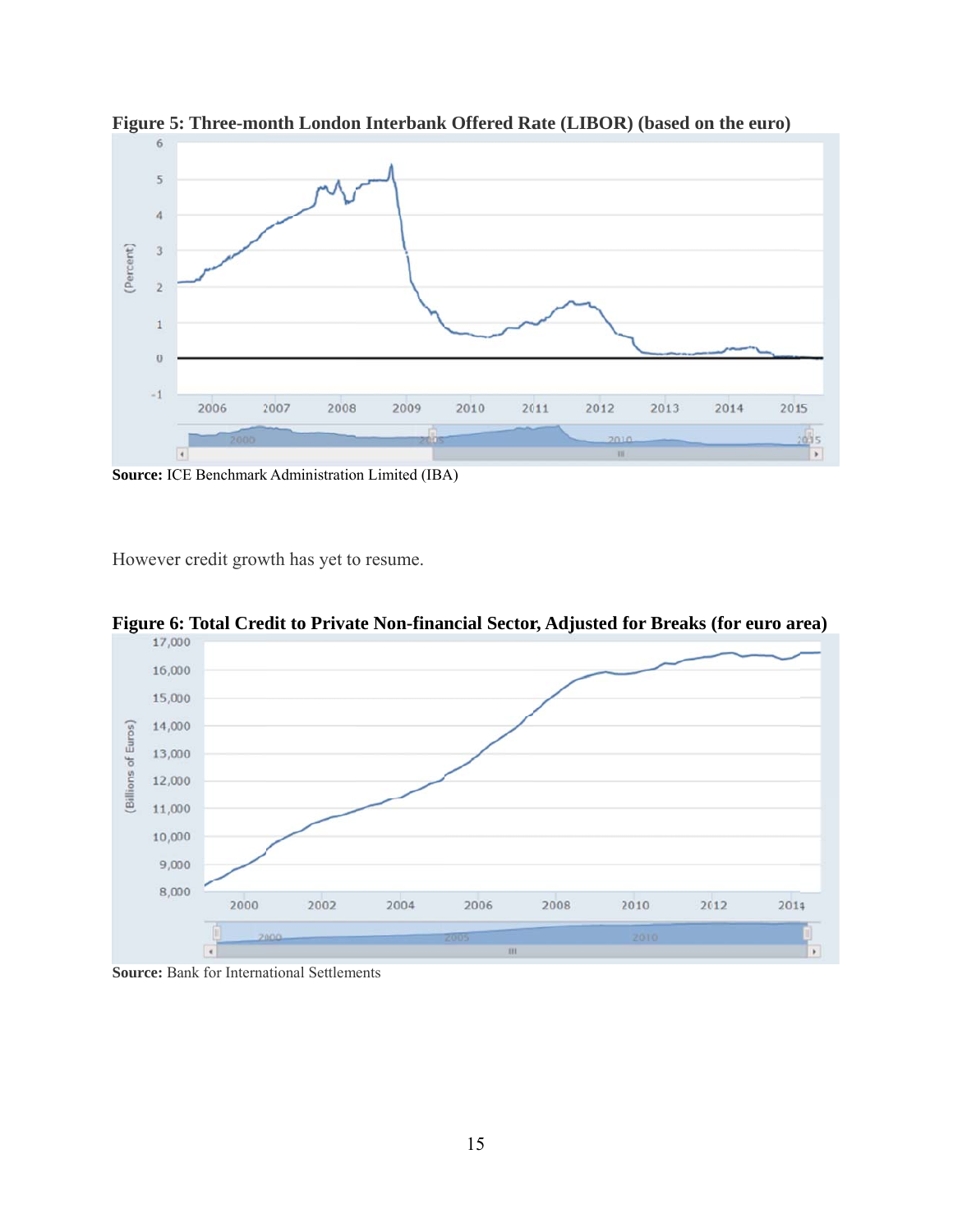Unemployment rose as credit expansion ended and remains elevated



**Figure 7: Harmonized Unemployment: Total for All Persons in the Euro Area** 

Source: Organization for Economic Co-operation and Development

And output remains depressed.

**Figure 8: Gross Domestic Product by Expenditures in Constant Prices: Total Gross Domestic Product for the Euro Area** 



Source: Organization for Economic Co-operation and Development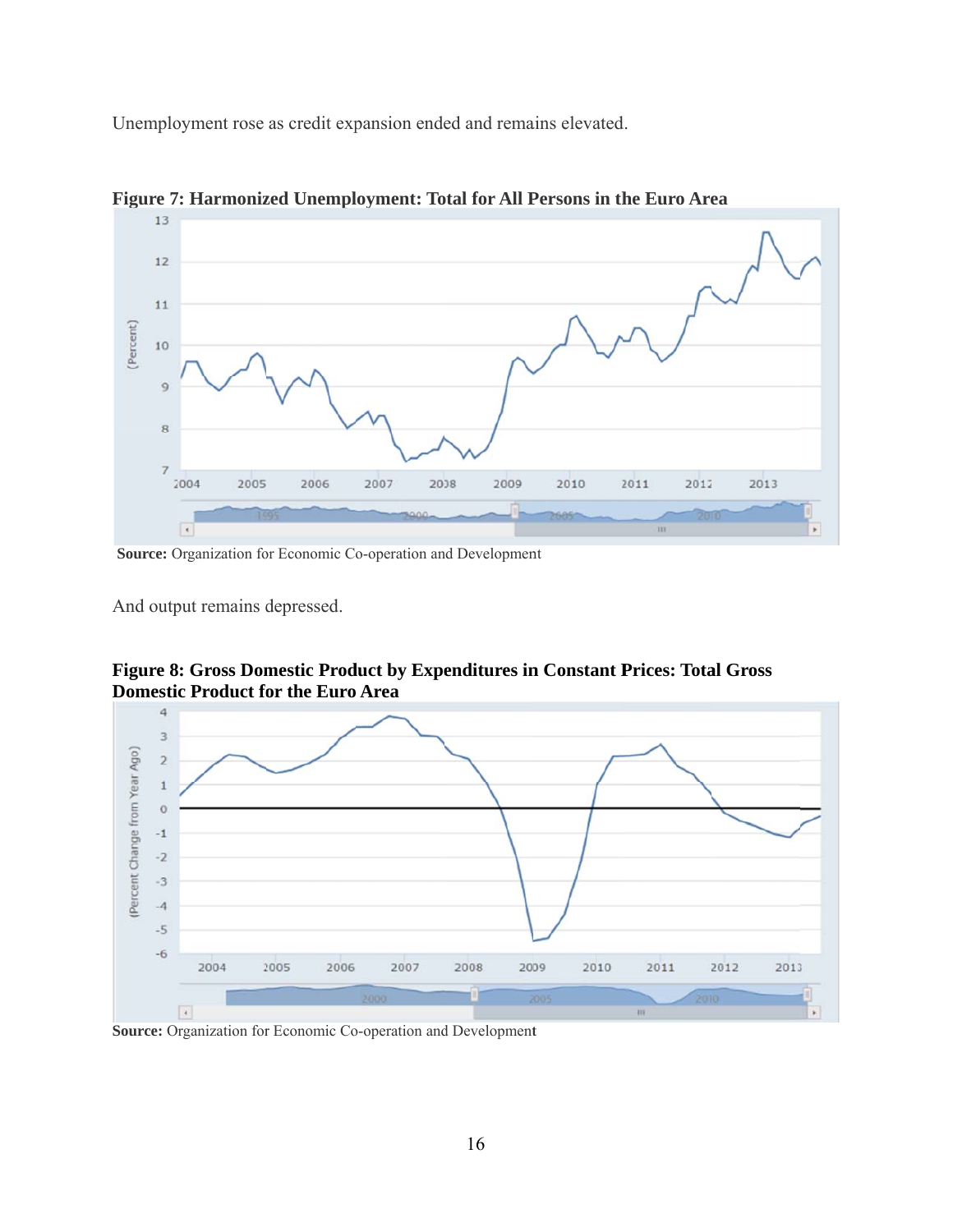This sequence of events has been supported very recently by *The Economist* (2016: 9). It states that "For all the cheap money, the growth in bank credit has been dismal. Pay deals reflect expectations of endlessly low inflation, which favors that very outcome."

### **5. EVIDENCE ON THE IMPACT OF THE ECB MONETARY POLICY**

In this section we provide empirical evidence with regard to the ECB monetary policy in the euro area. The aim of this exercise is only to give an idea of the history of monetary policy, inflation, and growth in the euro area, and, based on the ECB's own functions and assumptions, of the likely impact the ongoing ECB quantitative easing program can have on growth and inflation in the next two years.

The success of conventional and unconventional monetary policies in achieving price stability, given the assumptions that price stability is a function of rates and expectations, further relies on the working of two transmission mechanisms: 1) the ability to affect relative prices of long-term securities relative to short-term securities; and 2) the ability to bring inflation expectations toward the targeted level (see figure 1).

To estimate to what extent these mechanisms may be presumed effective, we tested a vector autoregression (VAR) model with quarterly data from 1999I to 2015IV for the euro area. We also performed a forecasting exercise, assuming the ECB will increase total assets by €60 billion per month until the end of 2017.

The VAR model we consider is:

$$
Y_t = \alpha + A(L)Y_t - 1 + B\varepsilon_t, \qquad (1)
$$

where  $Y_t$  is a vector of endogenous variables,  $\alpha$  a vector of constants,  $A(L)$  is a matrix polynomial in the lag operator L, and B is the contemporaneous impact matrix of the mutually uncorrelated disturbances  $\varepsilon$ . In our specification, the vector of endogenous variables  $(Y_t)$  comprises three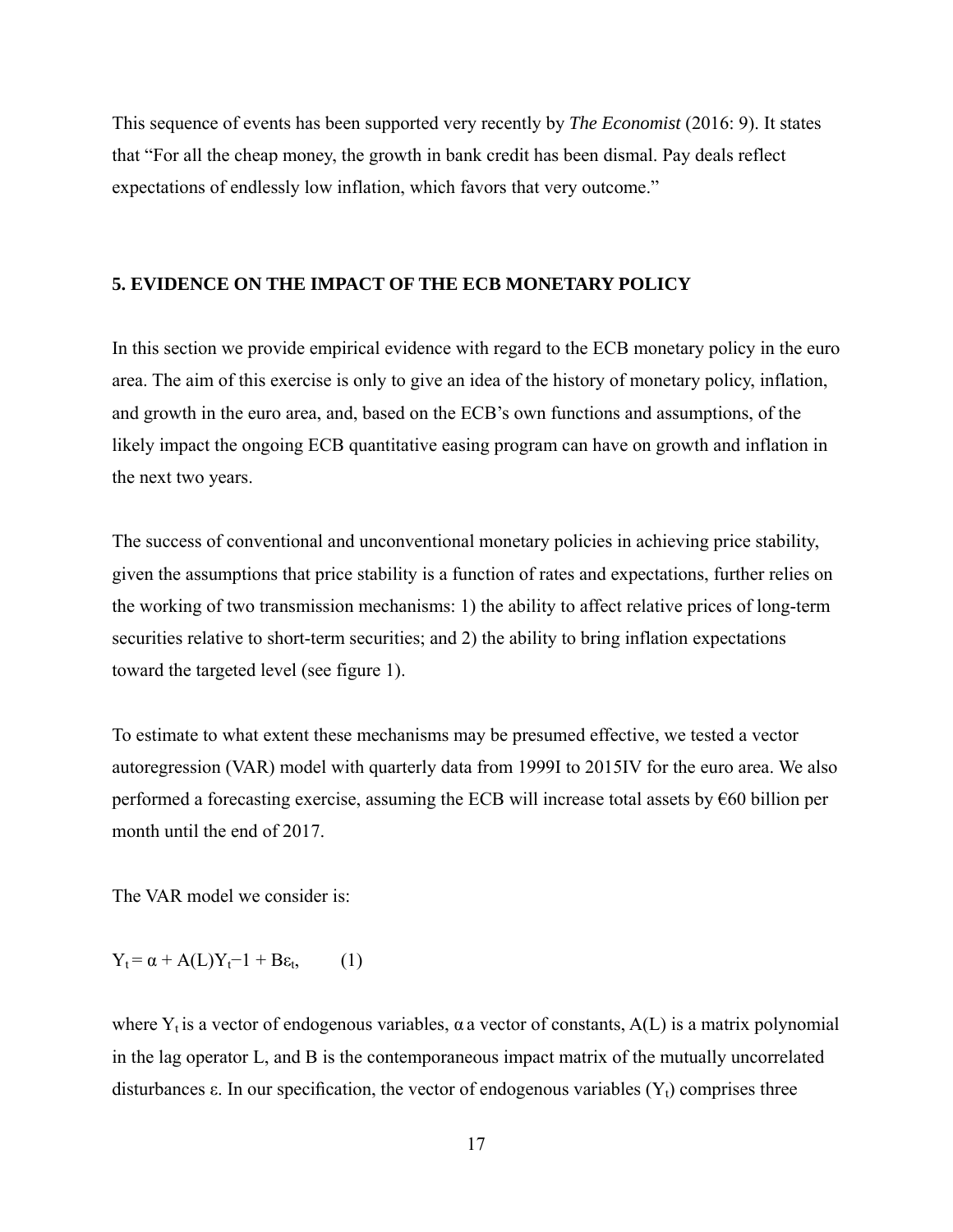variables: the log of seasonally adjusted real GDP, the log of the seasonally adjusted consumer price index, and the log level of the seasonally adjusted central bank assets.<sup>1</sup>

By assuming the implementation of monetary policy actions is reflected in the size of the central bank balance sheet, our aim is to then assess the overall impact of central bank balance sheet policies on inflation and growth, taking account of the agents' inflation expectations.

Data for estimating the above VAR model come from the Eurostat dataset and the ECB Statistical Data Warehouse.

First, we performed the usual lag-length selection criteria to estimate lags of the endogenous variables. It turned out that the three-lag length was significant, although the results proved robust to different specifications of the lag length. Therefore, we estimated a three-lags VAR system using ordinary least squares (OLS). Levels and changes of all the variables are quarterly.

In figure 9 we report the accumulated impulse responses for the full period.

 $<sup>1</sup>$  It is commonplace that the central bank balance sheet is a more suitable tool for analyzing the macroeconomic</sup> impact of central bank's policies when the official interest rate reaches the lower bound; see, among others, Curdia and Woodford (2003) and Borio and Disyatat (2010). However, even when the policy rate is presumed effective, changes in the policy rate affect the size of the central bank balance sheet. On the other hand, the size and composition of the central bank balance sheet may also change endogenously because of the demand for reserves of the banks, as happened during the 2007–09 financial crash.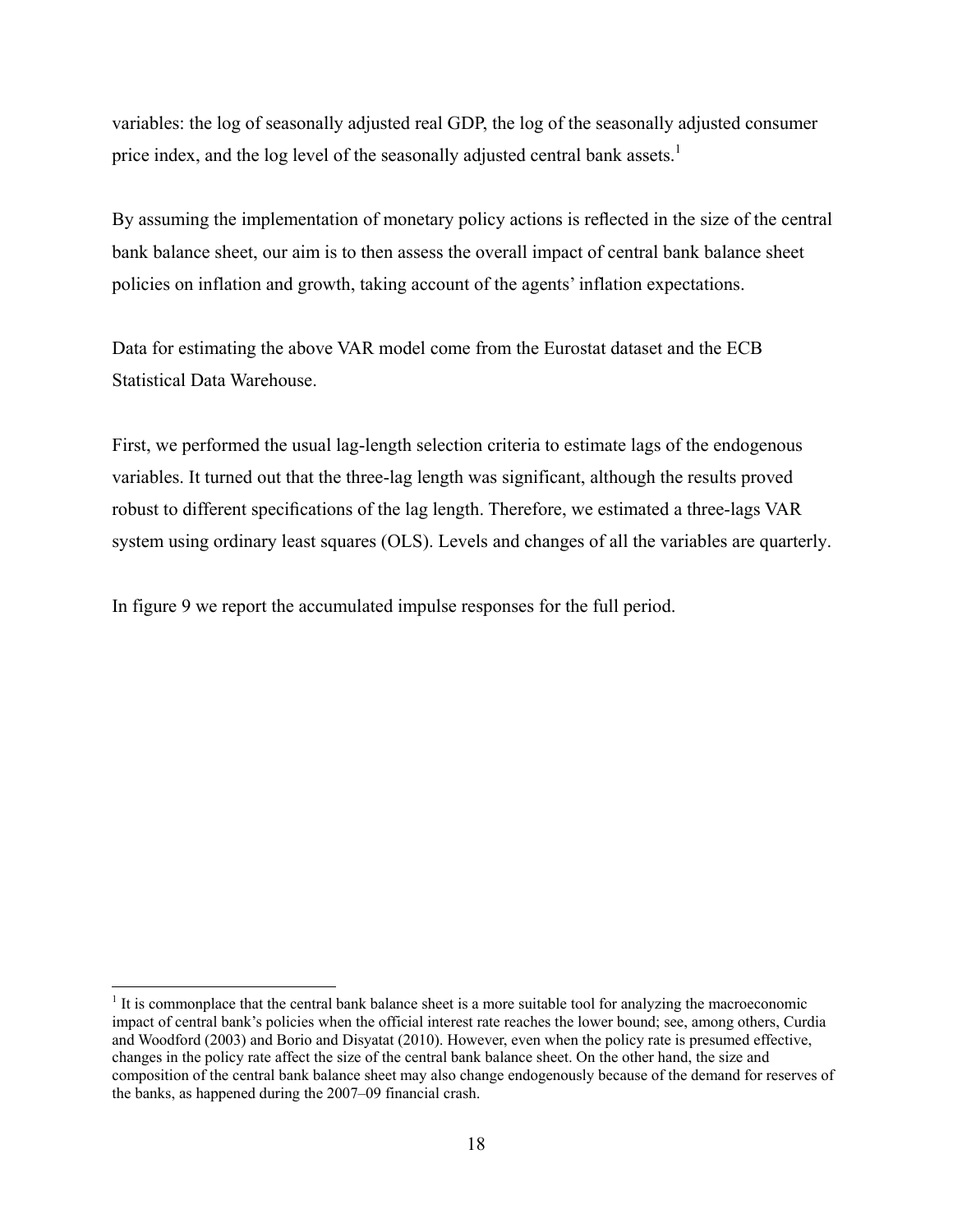



It is remarkable to notice that the accumulated response of inflation (GP CONS) and real GDP growth (YR) to exogenous shocks in the ECB balance sheet (PORTBCE) is negative, and becomes positive after six quarters.

These results support previous conclusions regarding the weak impact of the ECB monetary policy on inflation and output.

To understand to what extent these results are influenced by the crisis period, we estimated separately the accumulated impulse response for the periods 1999–2006 and 2008–14. The results are reported in figures 9b and 9c.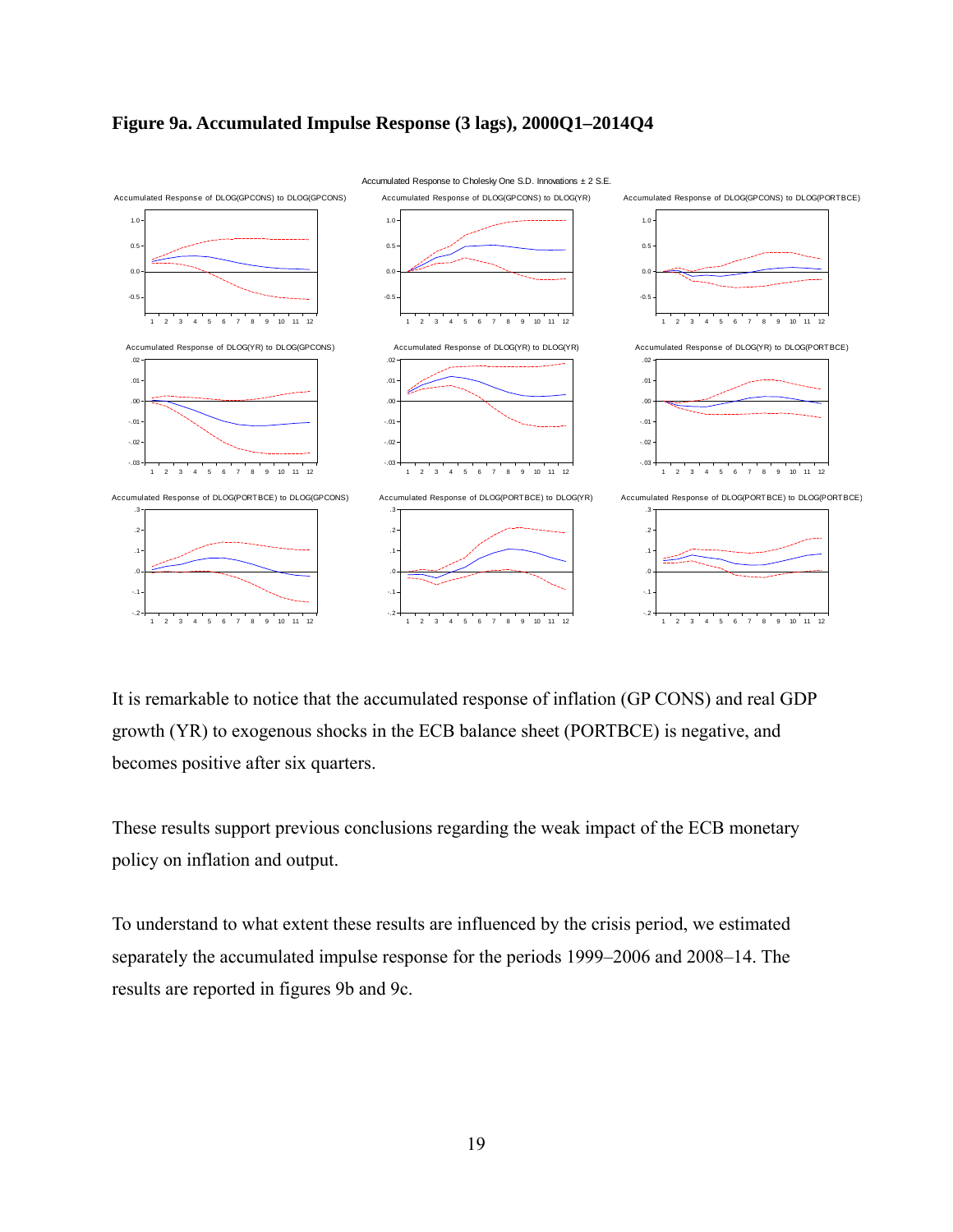



Indeed, the results in table 9a are driven by the period subsequent to 2007 (see figure 9.c). By contrast, in the period preceding the financial crisis a random shock in the ECB balance sheet determined a positive impact on both inflation and growth (figure 9b).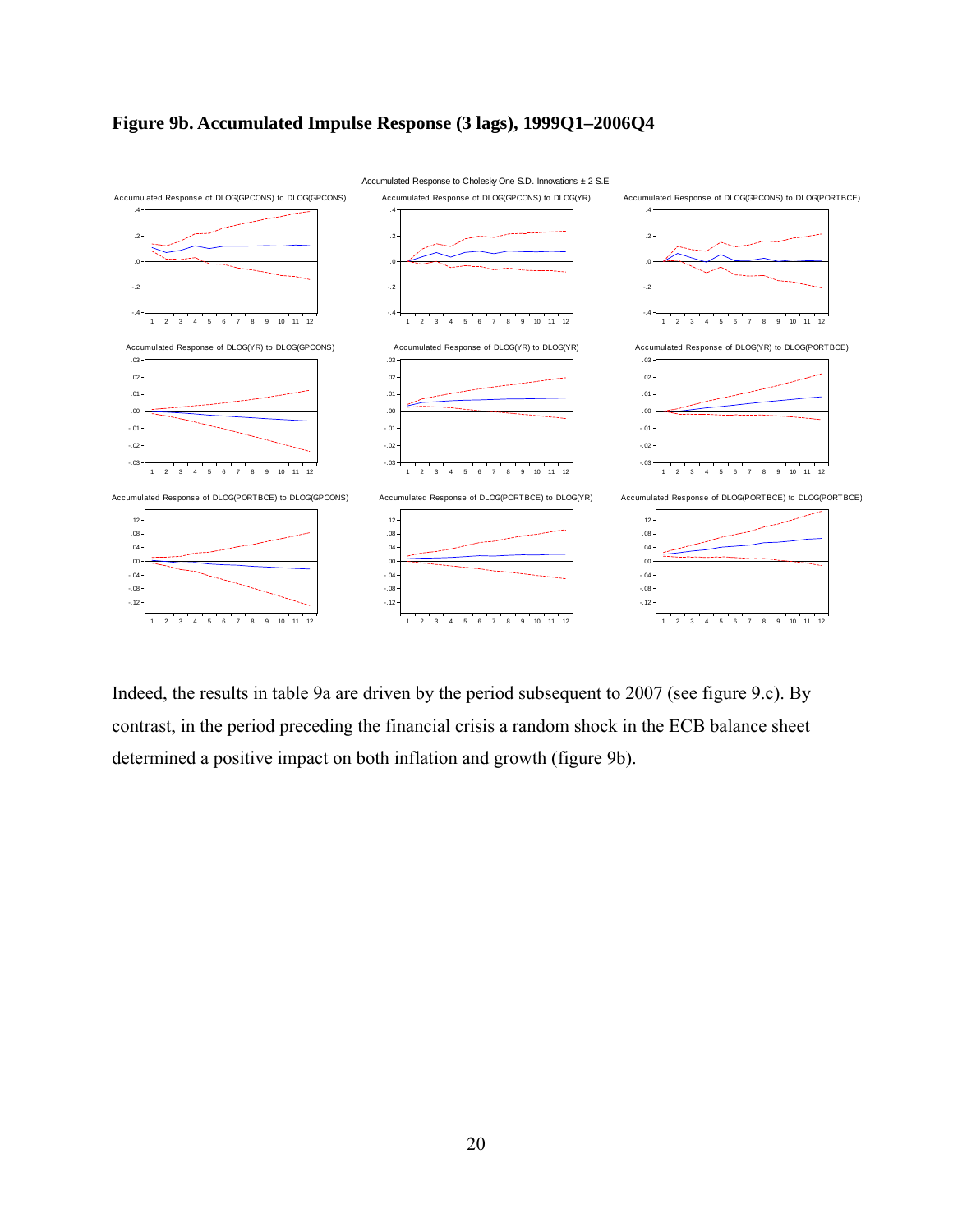



These results suggest that the monetary policy has been ineffective in spurring inflation and growth in the crisis period. Indeed, in this period the ECB mainly played the passive role of providing the liquidity necessary to save distressed banks, rather than an active role in promoting price stability. By contrast, after 2013 the primary target of the ECB has been the fight against deflation in the euro area.

Therefore, utilizing the ECB's internal methodology, what is the likely impact on inflation and output of the ongoing program of asset purchases by the ECB, taking account also of the latest inflation expectations surveyed by the ECB for the euro area?

Table 2 reports the results of the forecast simulations assuming that current European monetary policy is carried out until the end of 2017 (i.e., ECB balance sheet increases of €180 billion per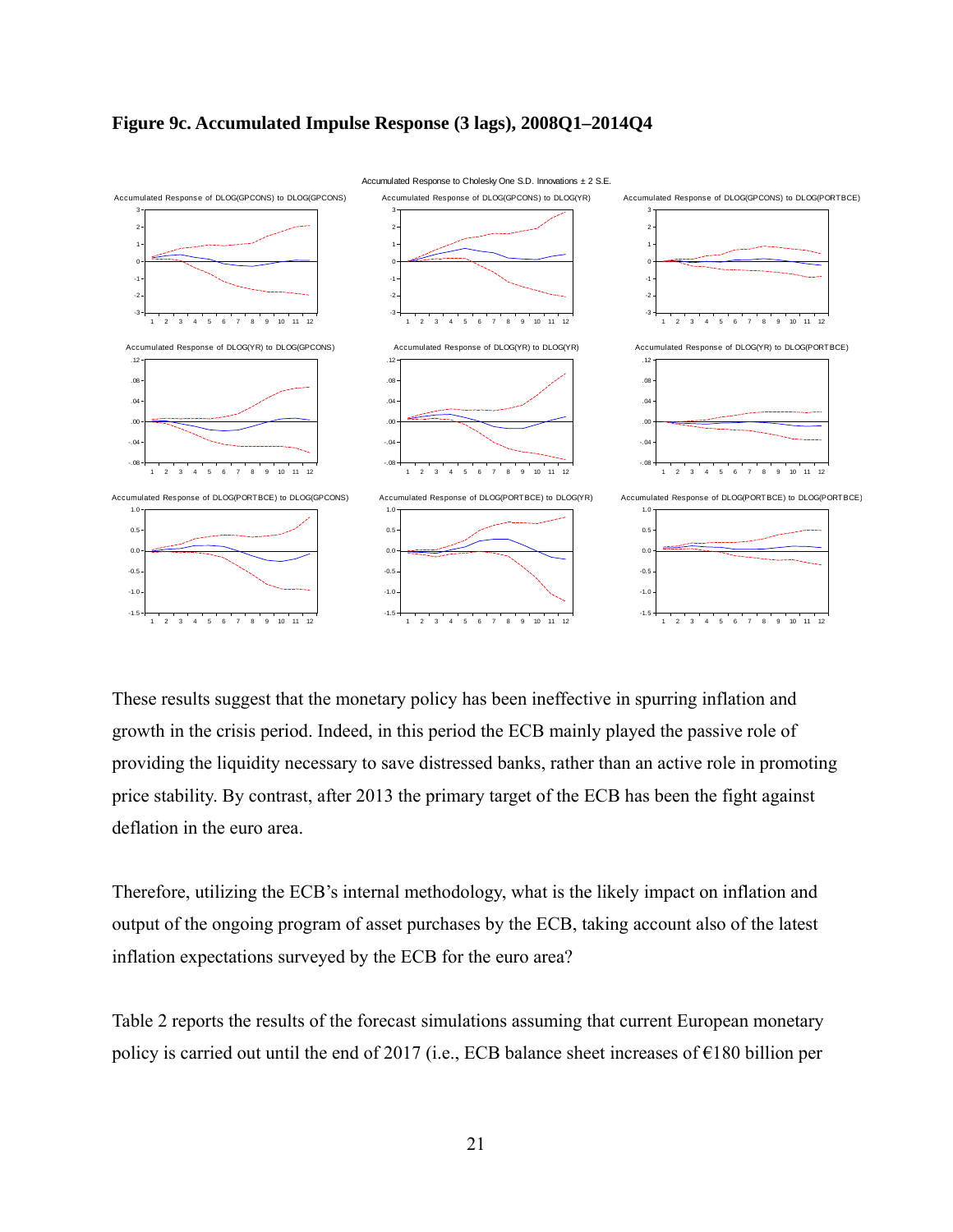quarter),<sup>2</sup> and the two-years-ahead inflation expectations (INFLE2) is equal to 1.5% (the same as the latest ECB survey of December 2015).<sup>3</sup>

|        | <b>Inflation</b>                | <b>Real GDP</b><br>Growth     |
|--------|---------------------------------|-------------------------------|
|        | 100*(DEFL 0/DEF<br>L $0(-4)-1)$ | 100*(YR 0/YR 0(-<br>$4) - 1)$ |
| 2015Q2 | 1.301619                        | 1.409245                      |
| 2015Q3 | 1.358842                        | 1.152422                      |
| 2015Q4 | 1.444656                        | 0.958054                      |
| 2016Q1 | 1.488940                        | 0.622841                      |
| 2016Q2 | 1.504230                        | 0.502472                      |
| 2016Q3 | 1.564958                        | 0.501283                      |
| 2016Q4 | 1.579769                        | 0.366197                      |
| 2017Q1 | 1.603393                        | 0.199058                      |
| 2017Q2 | 1.607359                        | 0.155539                      |
| 2017Q3 | 1.598012                        | 0.173293                      |
| 2017Q4 | 1.597353                        | 0.189806                      |

**Table 2. Forecast of Inflation (DEFL) and Real GDP Growth (YR) Assuming Exogenous the ECB Balance Sheet and Two Years Ahead Inflation Expectations Are 1.5% (as December 2015)** 

The results of the forecasts show that, given the ECB's own assumptions and the empirical evidence, even if the ECB pursues the current policy of an asset purchase program until the end of 2017 the target inflation rate of  $2\%$  is unlikely to be achieved.<sup>4</sup> More worrisome is the low growth rate of the real GDP forecast, shown in the last column of table 2, suggesting that current monetary policy is unlikely to bring the euro area out of the present sluggish growth rate.

From the previous analysis, it is straightforward to conclude that, given the data and the ECB's assumptions, current monetary policy by the ECB is unlikely to lead to price stability in the euro area. This is because in the context of large output gap, presumed inflation expectations, which are further presumed to cause inflation, hamper the achievement of the monetary policy target.

<sup>&</sup>lt;sup>2</sup> Indeed, the ECB security purchase program started in March 2015 and is expected to end by September 2016.

<sup>&</sup>lt;sup>3</sup> Notice that, among others, we are abstracting from changes in the rest of the world that can affect inflation expectations and the other variables used in the VAR model.

 $4$  Gambacorta et al. (2014) estimated that the impact of an exogenous increase in central bank balance sheets at the zero lower bound in most advanced economies leads to a temporary rise in economic activity and consumer prices, but the impact on the price level is weaker and less persistent.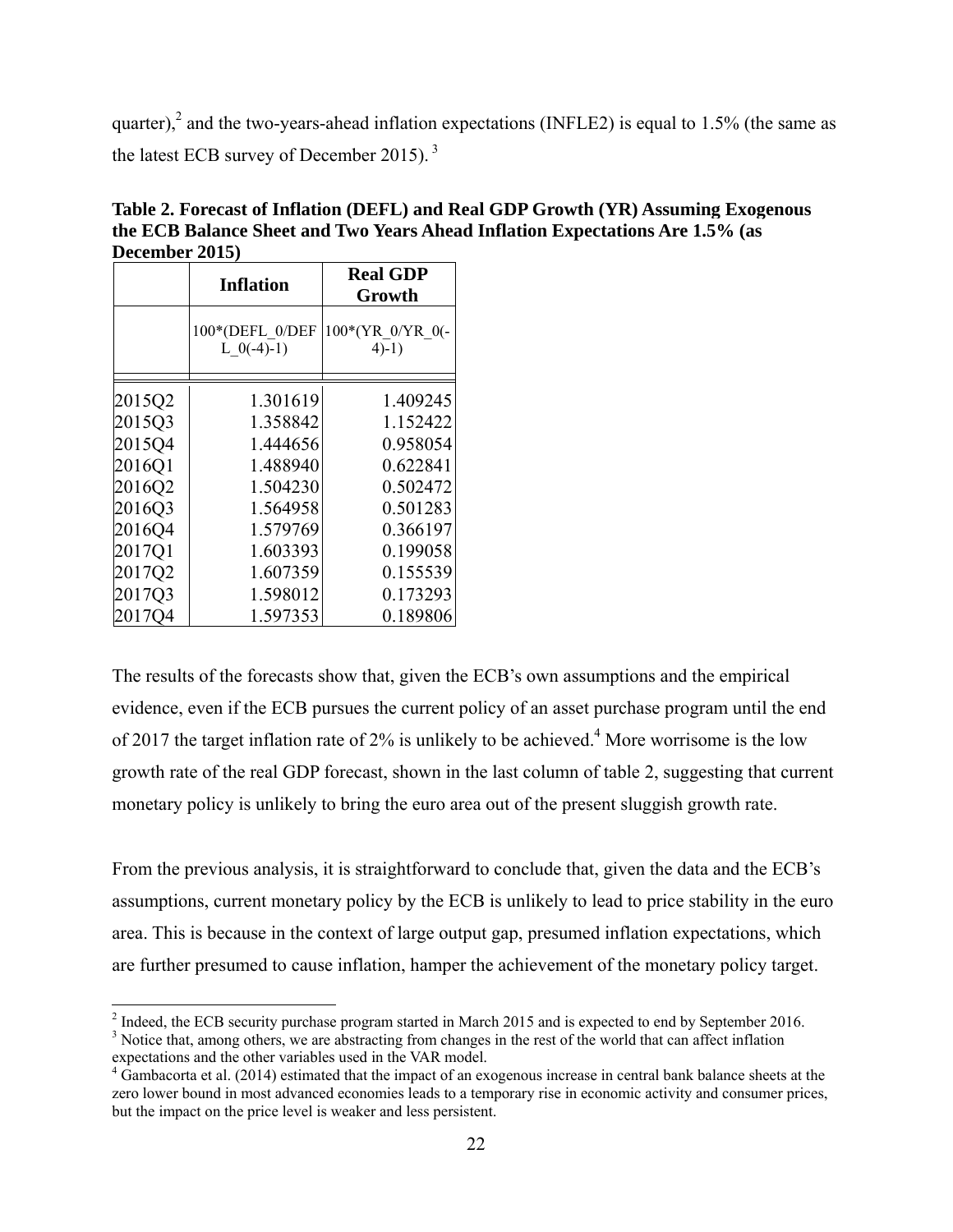In the next sections we provide evidence that a labor buffer stock policy is a superior policy in achieving price stability relative to current policy, with respect to both the costs and benefits of monetary policy.

# **6. COMPARISONS TO CURRENT POLICY**

We next compare an employed labor buffer stock policy with today's policy of using the unemployed as a buffer stock.

In its elemental form an employed labor buffer stock policy is one where the government offers a fixed-wage transitional job to anyone willing and able to work. We call it a "transitional" job because it's designed to facilitate the transition from unemployment to private-sector employment (note that we further suggest it is arguably not wrong to call this policy a "structural reform" that promotes efficiency and "competitiveness"). In practice, the size of the labor buffer stock would increase as demand for labor in the economy weakens, and the size of the labor buffer stock would diminish as the demand for labor in the economy increases, much like today's unemployment increases and decreases.

The first beneficial attribute of the employed labor buffer stock versus unemployment is that it is more liquid than today's unemployed buffer stock policy, and therefore it would provide a superior price anchor in support of the ECB's single mandate. Additionally it is more supportive of private sector growth in output and employment.<sup>5</sup> The primary reason for this superior labor liquidity and performance versus today's policy of using unemployment as a buffer stock is that employers prefer to hire people already working rather than hiring those who are unemployed.<sup>6</sup>

 $<sup>5</sup>$  Indeed, it would also support the structural changes in the labor market aimed at increasing flexibility in hiring and</sup> firing by the private sector. Also, a labor buffer stock establishes the minimum wage private firms may have to offer to workers to attract them.

 $6$  There are several reasons why employers prefer hiring the employed rather than the unemployed: 1) People who have a job are proven to be interested in working; 2) You can't be sure why the unemployed lost their jobs; 3) The employed will adjust quicker to a new job; 4) An employed candidate has fresher job skills and known work habits (*Time* 2011).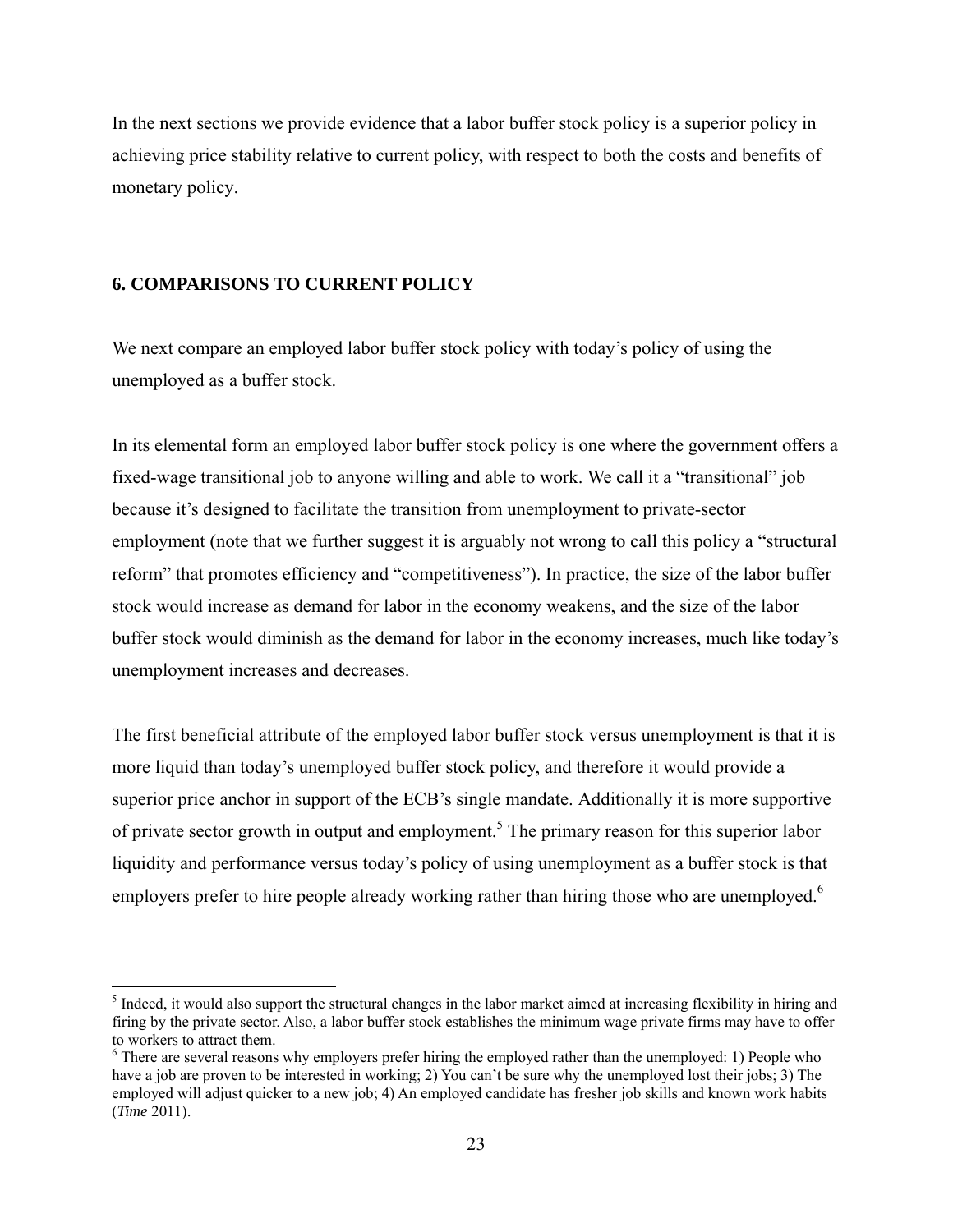Furthermore, this resistance to hiring increases as a function of the length of unemployment.<sup>7</sup> This tendency leads to labor shortages even as unemployment remains at relatively elevated levels. Therefore, what appears to be excess capacity—the rate of unemployment— is for all practical purposes not accessible.

Additional benefits include the possibility of the transitional jobs performed by the employed labor buffer stock itself producing more useful output than that of the unemployed, as well as the positive socioeconomic externalities associated with full employment and the elimination of the negative socioeconomic externalities associated with today's unemployment policy.

This proposal replaces the concept of the natural rate of unemployment with the natural rate of transitional employment (with the ECB utilizing an employed labor buffer stock policy to sustain inflation at its desired level), rather than utilizing an unemployed labor buffer stock, as per current policy. Furthermore, we conclude that during an expansion with a given inflation target, the level of transitional employment will be less than the level of unemployment would have been had the ECB attempted to achieve its inflation target with its current policy. The difference is due to the greater ease of transition to the private sector and therefore a greater level of employment facilitated by transitional jobs when the economy operates at, for example, today's targeted 2% level of inflation. In other words, we claim that an employment buffer stock allows the economy to operate at higher levels of non-inflationary output and employment than in the current case where the NAIRU is the target of monetary policy. Moreover and most importantly, a labor buffer stock policy is likely to reduce fluctuations in prices as compared to the current policy due somewhat to the countervailing effects of transitional employment when the private sector slows down, but to a greater extent when the private sector expands and seeks to hire transitional workers rather than unemployed workers.

<sup>&</sup>lt;sup>7</sup> Kroft et al. (2012) and Krueger et al. (2014), among others, provided evidence that the long-term unemployed have a 20 to 40% lower probability of being employed one to two years in the future than do the short-term unemployed. Federal Reserve Chairwoman Janet Yellen, in a speech to the 2014 National Interagency Community Reinvestment Conference in Chicago, reported evidence of a long-term trend joblessness increase and of a decrease in the participation rate of the labor force after 2000.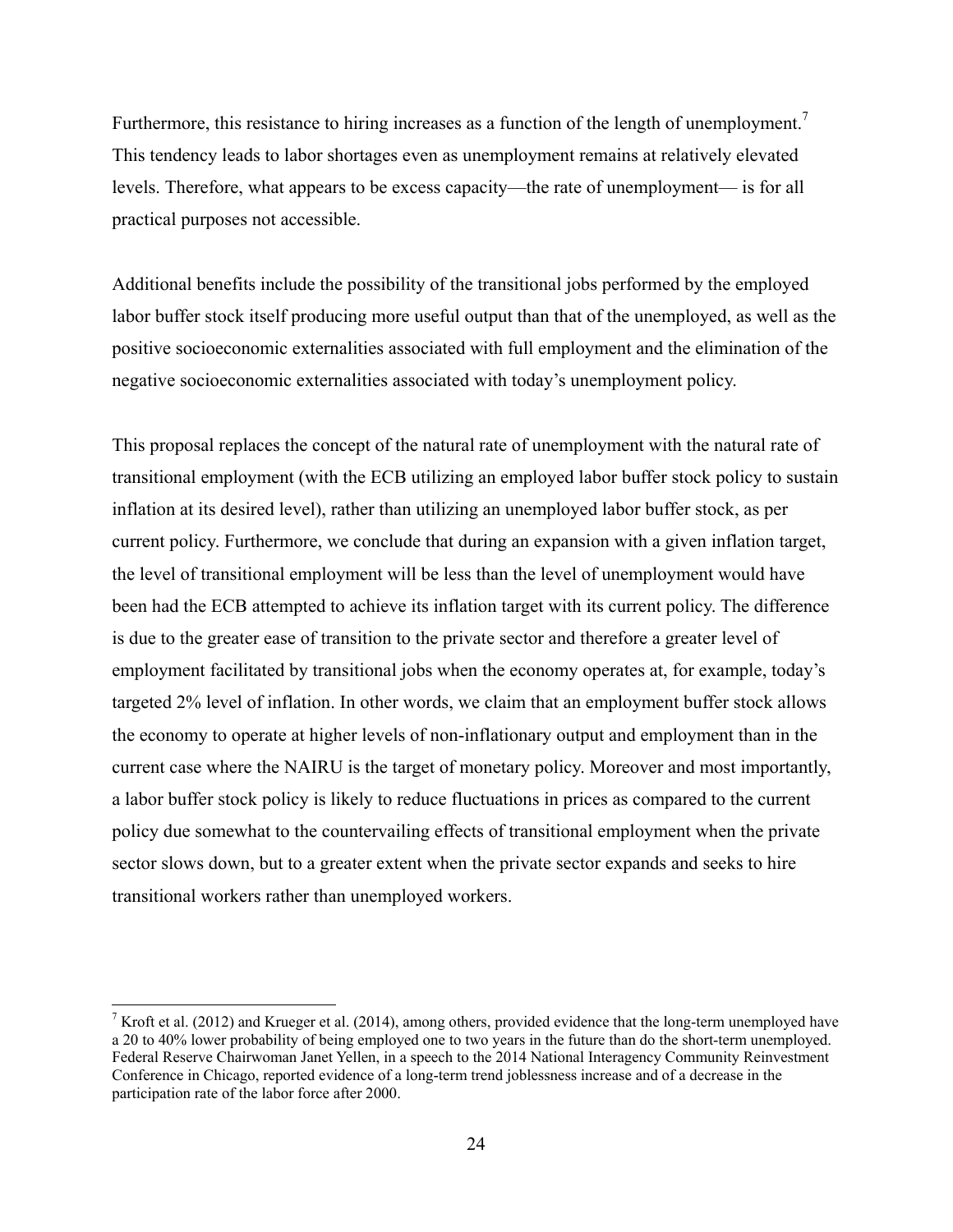### **7. THE ROLE AND OPERATION OF THE EMPLOYED BUFFER STOCK WAGE**

In a market economy a buffer stock policy is used to set one price, with all other prices subsequently reflecting relative value with regard to that set price. This was the basis for the gold standard, for example, with the price of gold set by the government and subsequently all other prices reflected values relative to gold. Therefore any new gold supply entering the market would be inflationary in that the relative value of gold to other goods and services would decline, and with policy holding the price of gold constant, other prices would increase to reflect the altered relative value.

Likewise, with a labor buffer stock policy, the ECB (in this proposal) would set the wage of the transitional job, with the presumption that market forces would subsequently determine all other prices as they express their value relative to the set price of transitional job labor. The employed buffer stock wage therefore functions as the price anchor for the currency, as an instrument of price stability, and, in practice, the source of the definition of the value of the euro in the euro area. The management and operation of an employed labor buffer stock policy would, as a point of logic, be a responsibility of the ECB.

The role of the buffer stock wage as set by the ECB is described by standard microeconomic monopoly pricing theory, where monopolists are the "price setter" rather than "price taker," with monopolists setting two prices. The first is the "own rate," which is how their product exchanges for itself. With a currency this is the interest rate, and the ECB, for example, is the price setter of the policy interest rate for the euro. The second price set by monopolists is how their product exchanges for other goods and services in the economy, and this is done by setting the terms of exchange for at least one traded good or service. With this proposal, that price becomes the wage paid to transitional workers participating in the employed labor buffer stock. That is, that wage becomes the numeraire for the currency, with market forces adjusting all other prices so as to continuously reflect indifference levels with the employed buffer stock wage set by the ECB.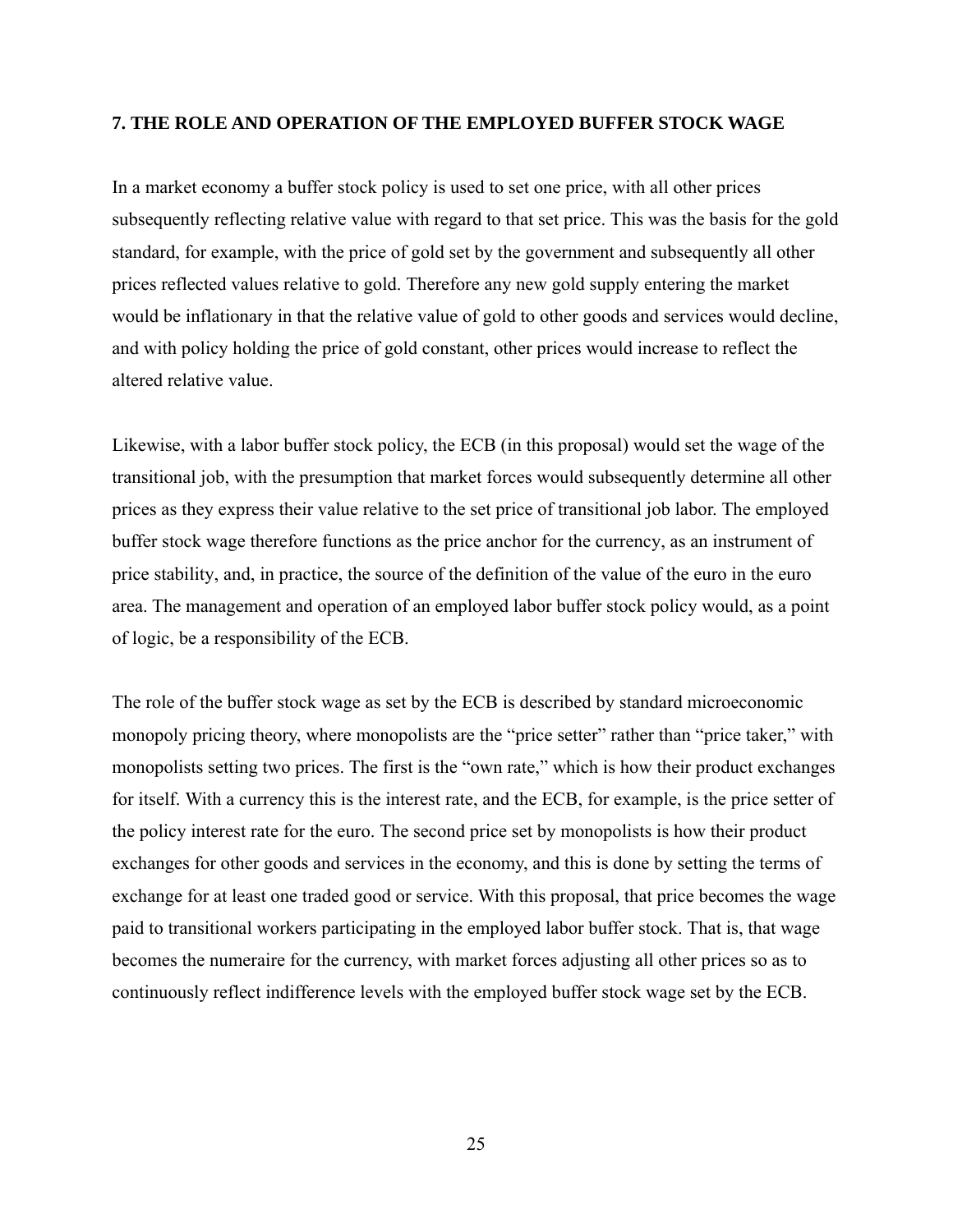The ECB would then use this wage to achieve its inflation target. Leaving the wage constant would promote 0% inflation of final prices, assuming, for example, 0% productivity growth. And, for example, if the target was 2% inflation, the wage could be continuously increased at a 2% annual rate, again assuming 0% productivity growth. With higher productivity growth, the transitional job wage could be increased by that much to achieve the same increase in final prices.

At the same time, while the wage of the transitional job determines the rate of inflation, it is also critical to manage the size of the buffer stock to ensure it functions as an effective price anchor without prejudice to other aspects of public purpose. Therefore, the ECB would be minding the size of the employed buffer stock as well as the wage. If the size was deemed to be larger than needed to be an effective price anchor, the ECB has the mandate to enact policy designed to increase GDP, which we suggest could include options to accommodate fiscal expansion of the member nations. Likewise, if the size of the employed buffer stock was deemed to be too small to function as a price anchor, restrictive policy would be in order.

#### **a. Fiscal Balance**

Fiscal balance is ultimately market determined. The public debt is the accounting record of the net financial assets held by the non-government sectors. It is a total of the euro spent by the national governments that have not yet been used to pay taxes, and which will remain outstanding as cash, as euro balances in reserve accounts in the ECB system, and as euro securities account balances in the ECB system until they are used to pay taxes. That is, when a government spends a euro, it is either used to pay taxes, in which case it is removed from the economy, or it is not used to pay taxes and instead held as "savings."

When the public deficit is too small to accommodate the private sector's saving desires, market forces—perceived shortages of income required to be able to meet savings desires—depress spending and employment, which reduces tax revenues and increases state transfer payments, thereby increasing the public-sector deficit. These market forces continue to the point where the public-sector debt is, by identity, equal to desired net savings of euro-denominated financial assets.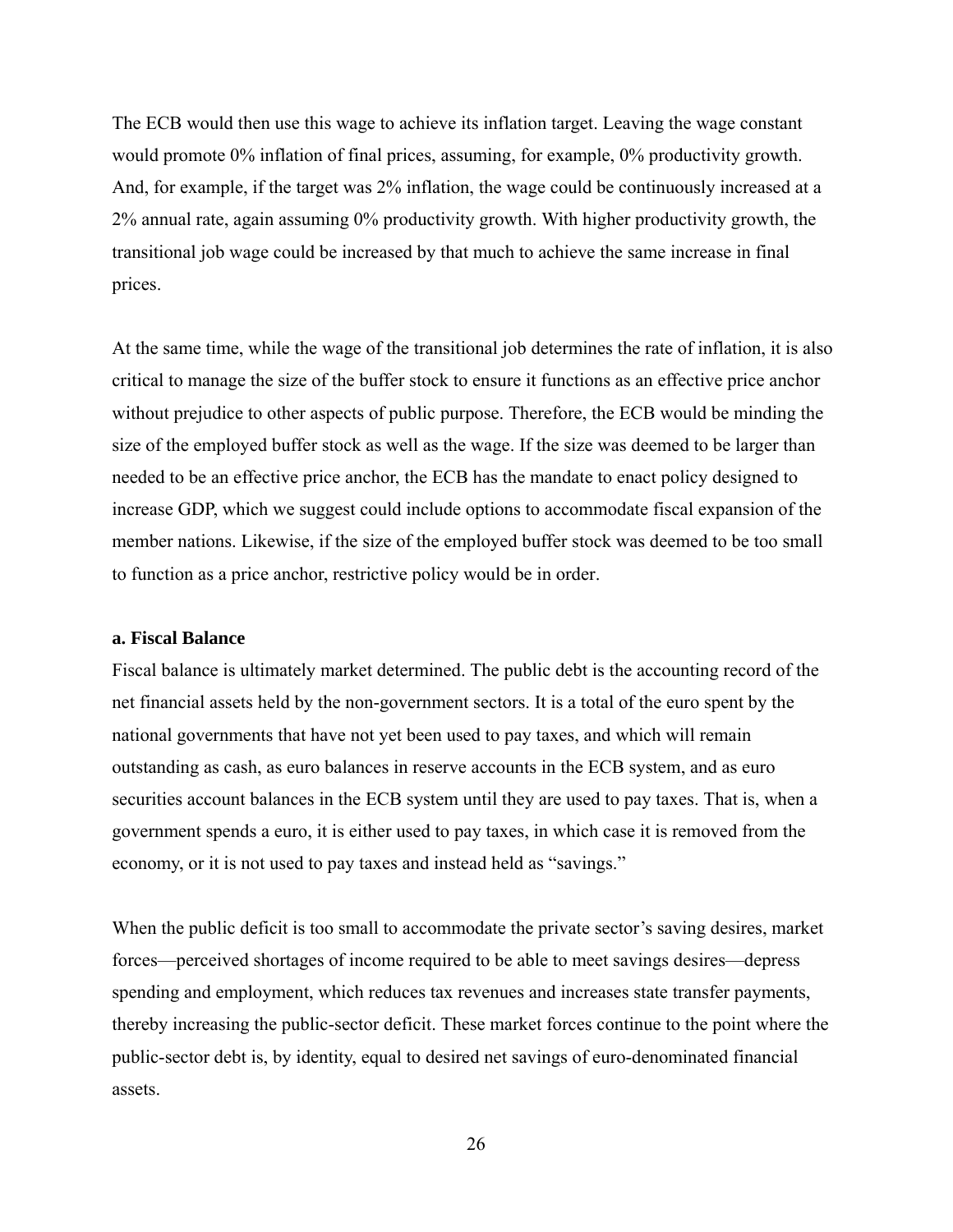With the proposed employed transitional labor buffer stock the same market forces are at work to determine the level of public sector debt. When desired savings exceeds the size of the public debt, market forces work to reduce spending, sales, output, and private sector employment which reduces tax revenues, and, in this case, increases the number of transitional job employees and at the same time the total wage bill for the workers in the transitional job. As is currently the case, the public sector deficit and debt would continue to be set by market forces that equate savings desires with available savings.

#### **b. Accounting**

The accounting for the ECB payments to the transitional workers in the employed labor buffer stock per se are of no real economic consequence. However, the nominal expenses do carry serious political considerations under the current institutional structure. For example, should the ECB simply expense the payments, ECB stated capital is reduced. While operationally capital denominated in its own currency is of no practical consequence for a central bank, there are currently politically determined consequences. For example, in the EU there is a political requirement for the ECB to be capitalized, and if expenses reduce capital the ECB is required to make capital calls to the member states, which are further required to comply with debt and deficit limits. The following financial proposals, therefore, are presented only in response to current political realities.

The first political decision is whether the expense for the buffer stock wage should be accounted for with an allocation to each member nation based on the expense incurred within its boundaries, or whether the expense should be divided *pro rata* based on total population. Given that unemployment compensation is currently paid by the member nations, we are proposing to account for the nominal cost of the transitional buffer stock employees in the same way, even though we are proposing that the transitionally employed labor buffer stock be managed directly by the ECB as an additional tool for meeting their price stability mandate.

The additional costs per member will be partially offset by savings on various transfer payments previously paid to unemployed workers who opt for transitional buffer stock employment, with any additional net cost adding to current spending. To prevent the additional expense from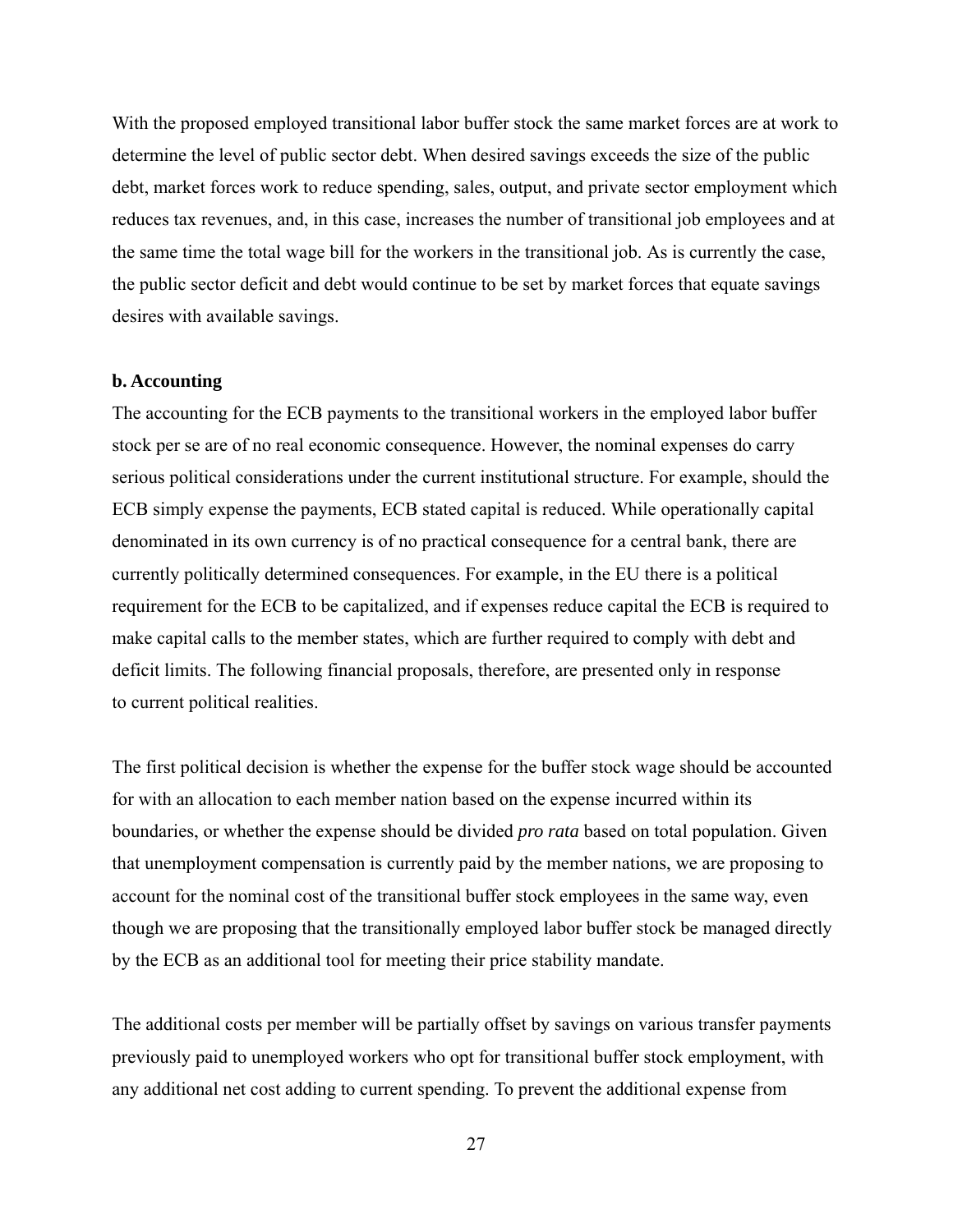reducing the stated capital of the ECB (again, assuming reduced capital would be a political obstacle) member nations could issue transferable tax credits to the ECB equal to ECB expenses with regard to wages and associated costs of the transitional buffer stock workers. These tax credits would be assets on the ECB's balance sheet and the euro balances credited to member banks as payment for said wages and expenses would be the (equal) liabilities. Should it be deemed necessary for the ECB to convert the tax credits to euro (something we cannot foresee under any circumstances), the tax credits could be sold to ECB member banks at face value, and the member banks could then use them on behalf of their depositors as they make tax payments to the member nations.

#### **8. FURTHER CONSIDERATIONS**

### **a. Exchange Rates and Competitiveness**

The euro area is an open economy with a floating exchange rate policy, where domestic demand as well as domestic pricing is subject to continuous influence by forces originating in the foreign sector. Shifting domestic policy from an unemployed labor buffer stock to an employed labor buffer stock is not expected to materially alter these forces or the challenges they present. However, some general conclusions can be drawn, indicating that outcomes can be expected to be no worse and arguably better by shifting to an employed labor buffer stock policy.

The first implied benefit is that the superior price stability over the long term should equate to superior currency stability as well, which is presumed to render real benefits. Additionally, a more fluid labor force standing by in transitional jobs enhances the flexibility of private-sector businesses; it also reduces the cost of hiring when reacting to opportunities to expand through additional employment. These types of efficiency gains tend to enhance "competitiveness" and, ultimately, real terms of trade.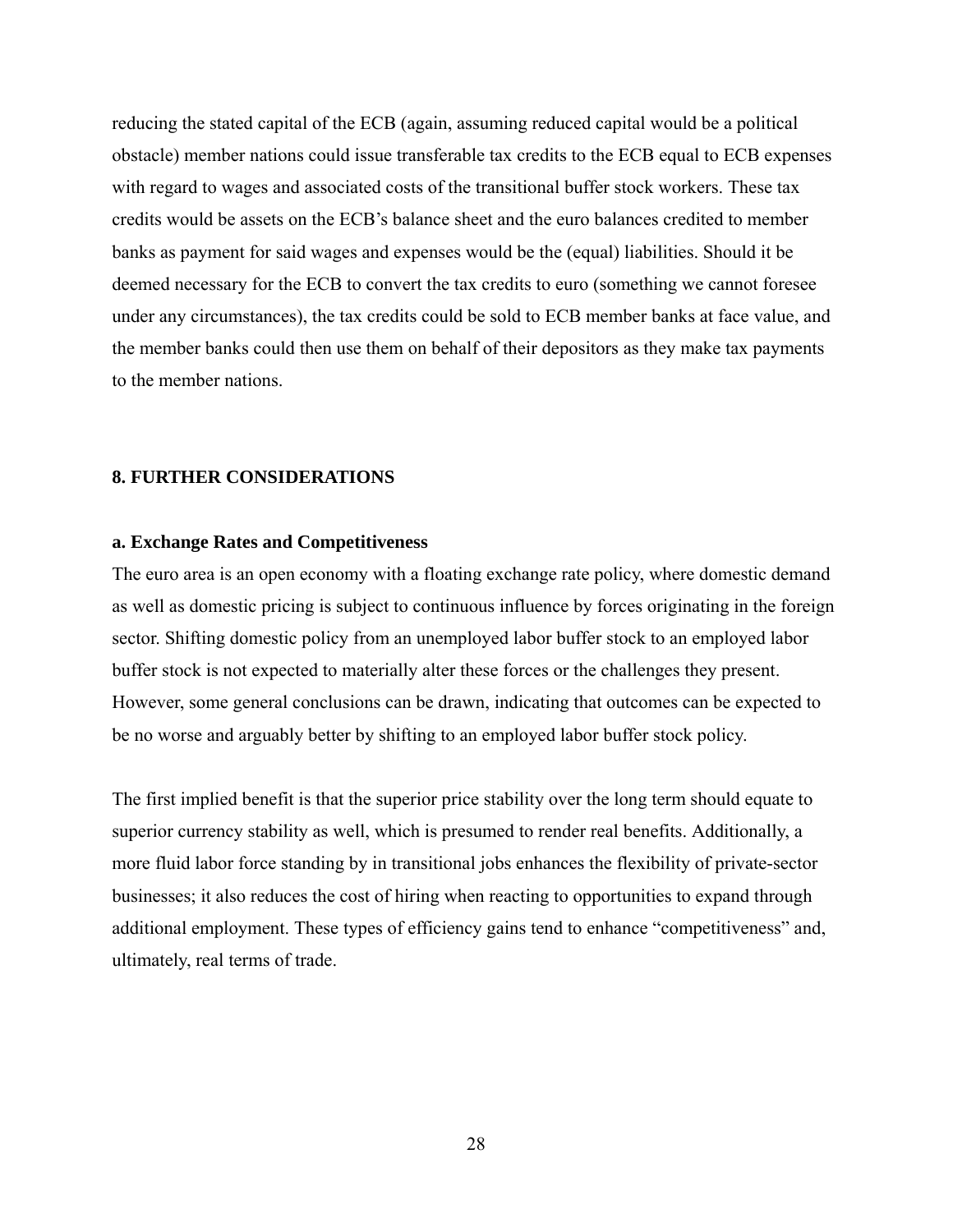#### **b. Foreign Direct Investment (FDI)**

FDI tends to support a currency and fundamentally is largely a function of profitability of those investments. Historically, FDI is either directed toward cost savings or it is directed towards countries where the profit outlook from domestic demand is favorable. The transitional workers supported by the employed labor buffer stock policy address both of these: first by providing a ready labor force at a known wage and secondly by providing employed workers who are also consumers with superior access to credit that can support more aggregate demand than that of unemployed consumers.

#### **c. Policy Implementation**

Implementation of an employed labor buffer stock is worthy of intense discussion and debate. We offer our proposal as an example of how it can be done.

We begin by setting a non-disruptive wage of  $\epsilon$ 7 per hour for a 35-hour per week transitional job for anyone willing and able to work. We then further propose that the member nations first go to their various ministries and departments and announce that they have unlimited budgets to add any person willing to work as transitional job workers at the prescribed fixed rate of pay. These people could work as assistants in the police departments, educational facilities, and any of the various administrative offices. They would not be meant to displace "normal" government workers to save costs. After 30 days we would extend this program to the various regional governments and city governments, and 30 days later extend the program to non-profit and charitable organizations. This would allow the unemployed seeking paid work to be able to find it regionally, and this makes them more attractive to private-sector employers.

The organization, monitoring, and evaluation of this labor buffer stock policy could be implemented interactively between member countries and the European Commission in a similar way to which current structural policies are implemented, but maintaining ECB independence to establish the terms and conditions of the employment of the transitional workers as well as the authority to monitor the policy for fraud and abuse.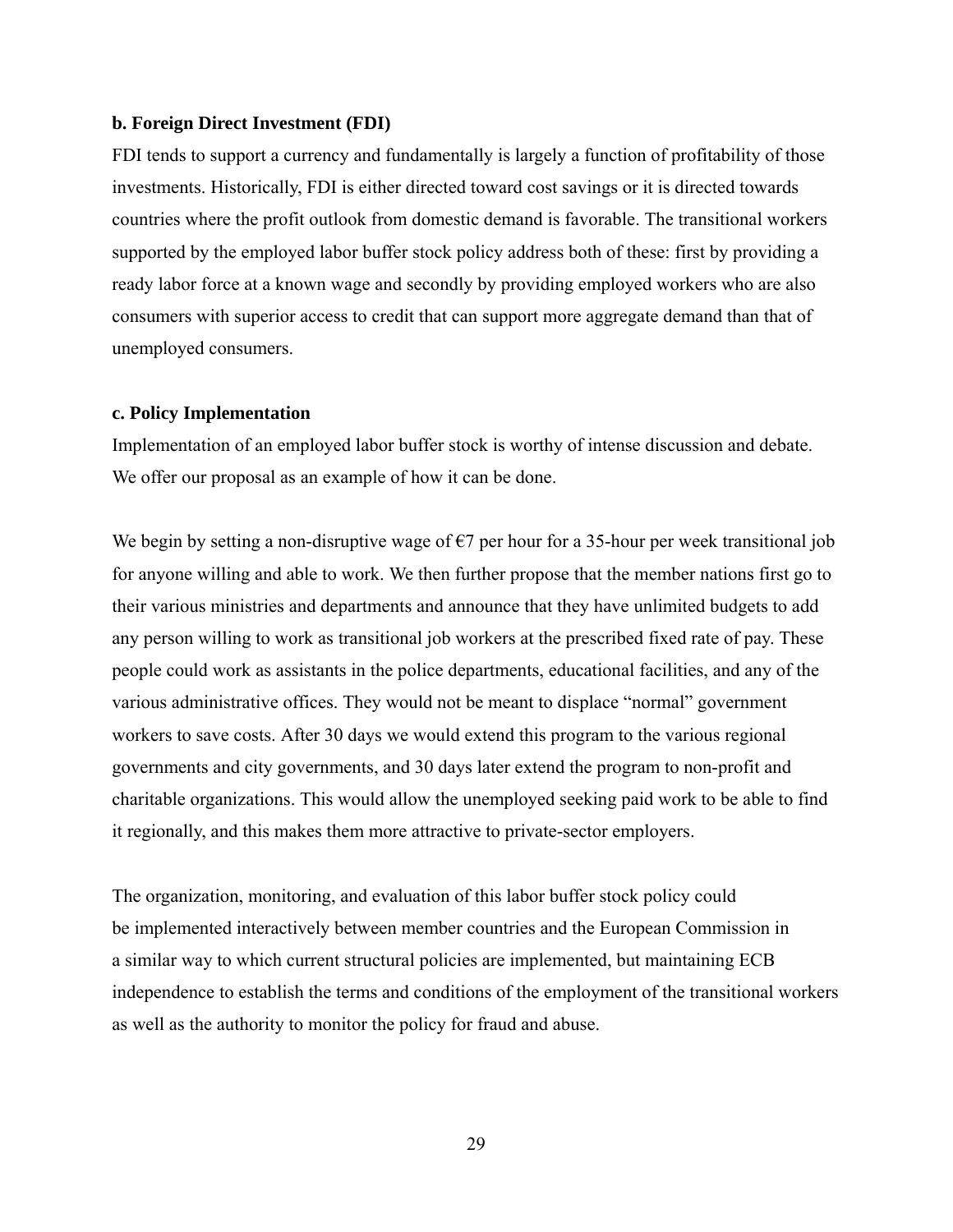Additionally, we recommend that the transitional wage initially be set at a non-disruptive level, so as not to cause workers already employed to leave their current employment in favor of the new transitional job. This prevents the transitional job from creating an initial, inflationary wage shock that might adversely disrupt commercial arrangements and what's generically called the "competitiveness" of the business community.<sup>8</sup> And while the transitional job wage does function as a general wage floor, initially setting it at a non-disruptive level subsequently works to prevent deflation while not promoting inflation. This also means that the transitional job wage offered to anyone willing and able to work, as a point of logic, obviates the need for minimum wage legislation.

Again, and as previously described, should the ECB desire to promote, for example, a 2% rate of inflation and again assuming 0% productivity growth, the transitional job wage can be increased 2% annually from its initial setting.

## **9. COSTS AND BENEFITS OF A LABOR BUFFER STOCK POLICY**

The aim of this section is to shed some light on the possible costs of a labor buffer stock policy and the likely effects of this policy on inflation and real GDP growth in the euro area. What would be the cost for the ECB to implement such a program of transitional jobs? The direct cost is related to two indicators: the minimum wage fixed by the ECB, and the number of workers involved in the transitional jobs. Currently, the minimum monthly wage in the euro area countries ranges from  $\epsilon$ 300 in Lithuania to  $\epsilon$ 1,500 in Belgium and  $\epsilon$ 1,923 in Luxembourg. As before, assume the ECB establishes transitional jobs requiring 35 hours per week at a salary of  $\epsilon$ 7 per hour.<sup>9</sup> The ECB or the member countries would bear the cost of implementation of the program. However, there are additional costs the ECB or the member countries would bear in implementing the program. These additional costs are related to the expenditure on new

 $8$  Our proposal, although in line with the very recent Blanchard and Posen (2015) proposal, differs from the latter of these authors in some respect. These authors (referring to Japan) suggest that to get out from deflationary quicksand, Japan would benefit from an income policy in which the state would mandate an across-the-board 5–10% increase in salaries, in order to generate a spiral in which high wages drive up prices which drive up wages. We suggest transitional jobs would play a similar role without direct interference with firms' management decisions. <sup>9</sup> This corresponds to a monthly wage of  $\epsilon$ 1,052.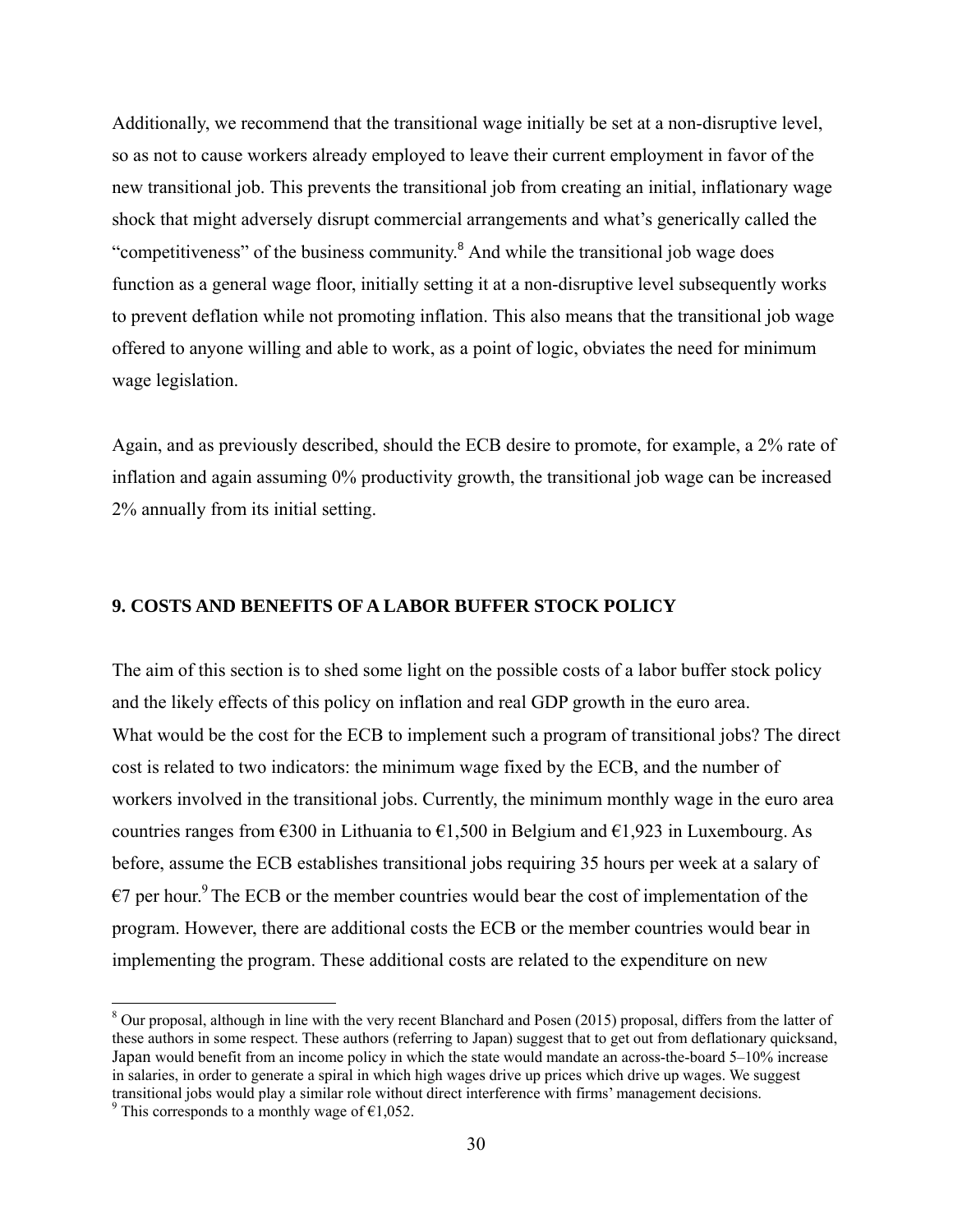equipment and other capital and intermediate goods necessary to support the transitional workers. In October 2015 in the nineteen countries of the euro area there were 17,240,000 unemployed people. Assuming all the unemployed would like to work at this wage, the maximum direct cost for the ECB to implement this policy is  $\epsilon$ 18.14 billion per month. In the euro area, an individual country's government expenditure on gross capital formation is about 11.34% of total public expenditure. Assuming the same proportion between capital and labor holds also for this program, it follows that we must add a monthly expenditure of  $\epsilon$ 2.1 billion for new equipment.

However, transitional jobs would allow the euro area countries to immediately save  $\epsilon$ 12.3 billion per month on income maintenance and support expenditures currently being spent on those opting for transitional jobs. This savings, net of the additional capital expenditure, would be remitted to the ECB, thereby reducing gross ECB expenditures for the transitional jobs.

Therefore, the total expenditure for implementing the transitional job program would be about  $\epsilon$ 8 billion per month  $(€18.14–10.2)$  billion).

Next we estimate the impact of  $\epsilon$ 8 billion per month by the ECB on nominal GDP in the euro area.

In the first quarter of 2016, the increase in nominal GDP is equal to  $\epsilon$ 24 billion, which is the net amount necessary to implement the program. In the subsequent period, the ECB expenditure is the same, but the nominal GDP continues to increase due to the multiplier effect. Let us assume the propensity to consume is equal to  $0.92\%$ .<sup>10</sup> Even if the ECB expenditure for implementing the labor buffer stock policy remains fixed in the subsequent quarters at  $\epsilon$ 8 billion, nominal GDP continues to increase by the amount reported in column 1 of table 3, due to the agressive income multiplier effect we selected. Assuming exogenous nominal GDP growth, the results of the forecast analysis for inflation and real GDP growth are reported in columns 2 and 3 of table 3.

 $10$  This is assumed by the Federal Reserve, and it is also consistent with what was estimated by Lawrence et al. (2010) for the government spending multiplier when the zero interest rate lower bound is effective.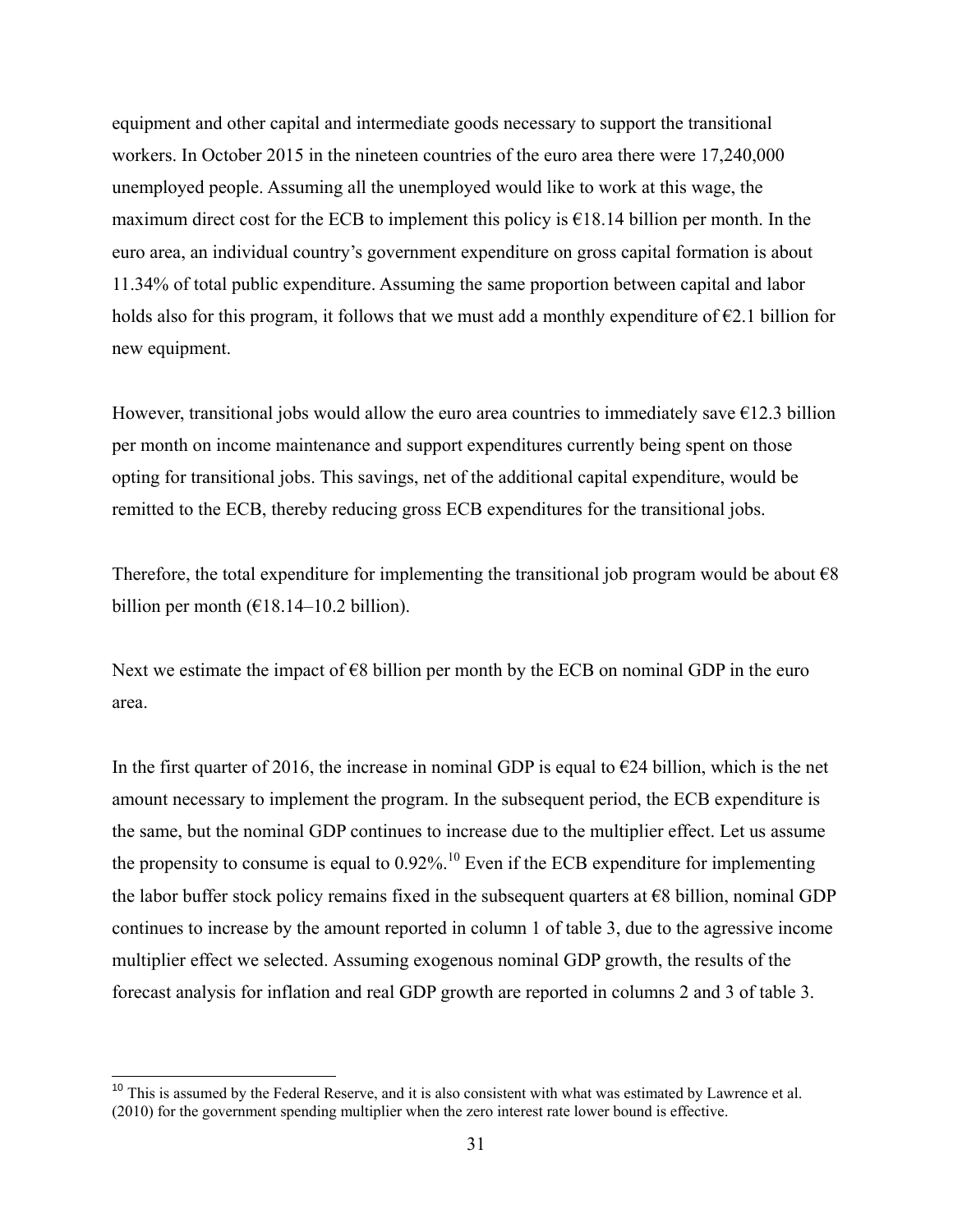**Table 3. Forecast of Inflation (PCONS) and Real GDP Growth (YR) Assuming Exogenous an Increase of the Nominal GDP by €24 Billion in the First Quarter of 2016, and by 0.92xGDPt-1 in Subsequent Periods** 

|        | <b>NOMINAL</b> | 100*(PCONS 0     |                              |
|--------|----------------|------------------|------------------------------|
|        | <b>GDP</b>     | $/PCONS$ 0(-4))- | 100*(YR 0/YR<br>$0(-4)$ -100 |
|        | (million)      | 100              |                              |
|        |                | Inflation        | Real GDP growth              |
| 2015Q2 | 2,591,020      | 0.191652         | 1.58039                      |
| 2015Q3 | 2,606,750      | 0.454782         | 1.624601                     |
| 2015Q4 | 2,614,623      | 1.453026         | 1.434723                     |
| 2016Q1 | 2,638,623      | 2.142802         | 0.848117                     |
| 2016Q2 | 2,660,703      | 1.875944         | 0.841399                     |
| 2016Q3 | 2,681,016      | 2.010326         | 1.022458                     |
| 2016Q4 | 2,699,705      | 1.806927         | 1.160066                     |
| 2017Q1 | 2,716,898      | 2.084881         | 1.447849                     |
| 2017Q2 | 2,732,716      | 1.766765         | 1.277021                     |
| 2017Q3 | 2,747,269      | 1.910983         | 0.944039                     |
| 2017Q4 | 2,760,657      | 1.650903         | 0.780207                     |

The results of the forecast show that the expense of funding an employed labor buffer stock policy by the ECB would result in a rate of inflation that hits a high of slightly over 2% before falling back under 2%, and settling back to 1.65% after approximately three years. That is, even with the aggressive assumptions, there is no evidence that the expense of an employed labor buffer stock program would generate unwelcome inflation.

Moreover, with less aggressive assumptions regarding the size of the multiplier, as well as our assertion that an employed labor buffer stock policy is a superior price anchor to today's unemployment policy, the model would show even lower inflation as a result of the ECB's net funding of the transitional jobs.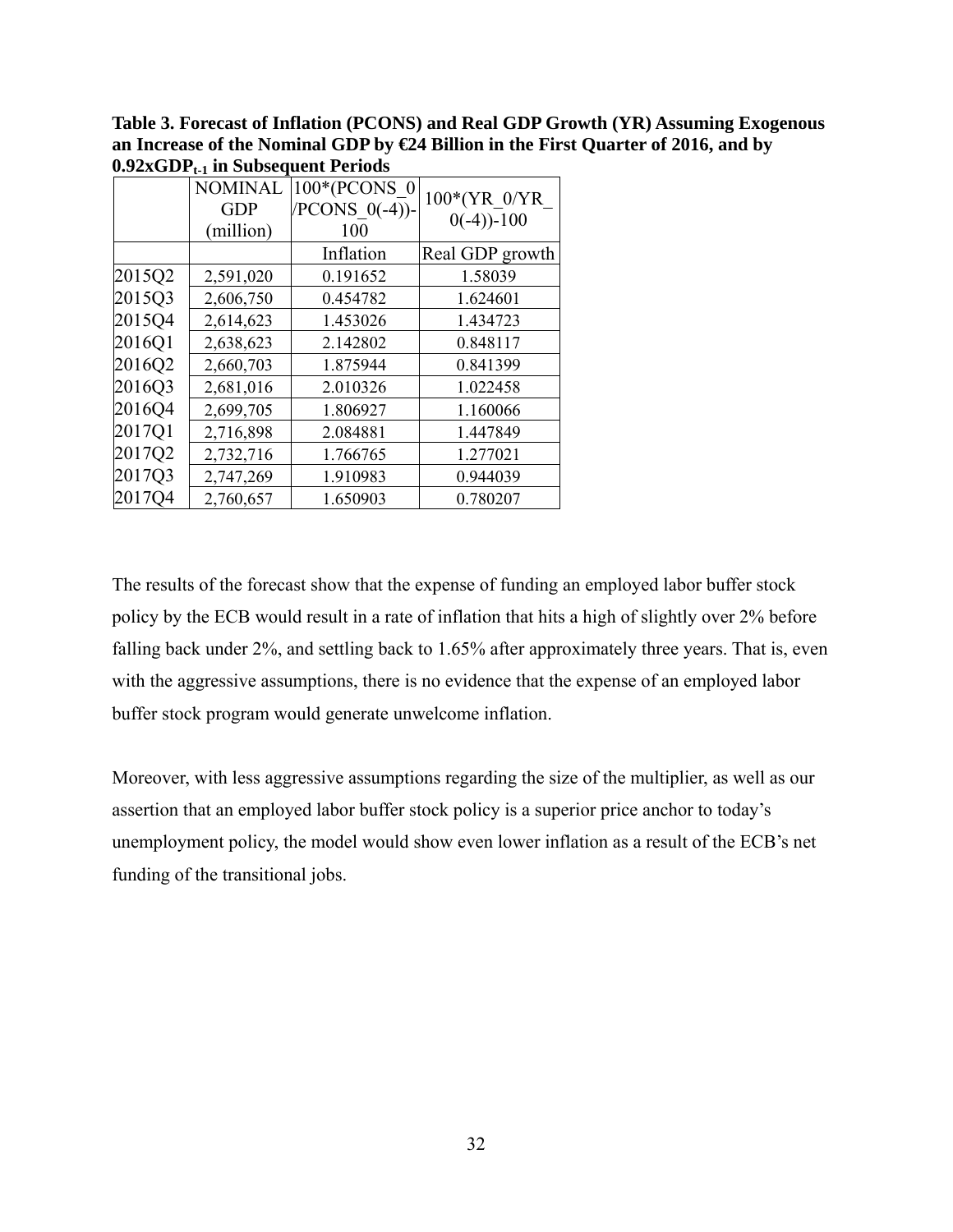# **10. CONCLUDING REMARKS**

In this paper we analyzed options for the ECB to achieve its single mandate of price stability. We compared the volatility and liquidity of several buffer stock tools, and we have shown that an employed buffer stock provides a superior price anchor not only to the buffer stocks used in the past (gold, corn, etc.) but also to the current unemployed buffer stock policy.

We conclude that the selection of the employed buffer stock wage directly managed by the ECB as the instrument of price stability as an additional tool of monetary policy will produce superior results with regard to their mandate.

We have also presented proposals for implementation and finance. Additionally, an employed labor buffer stock has been shown to be both the superior option for price stability and to provide other material benefits that further enhance, and not prejudice, the ECB's price stability mandate.

Furthermore, an employed labor buffer stock policy can be said to constitute what are called "structural reforms," which have been advocated for spurring growth, facilitating the hiring and firing of workers, and the switching of the firms from less productive to more productive sectors. In addition, the employed labor buffer stock policy supports the downsizing and the replacement of the hidden economy, and promotes the reduction of economic disparities between euro area countries.

Shifting from an unemployed labor buffer stock to an employed labor buffer stock will provide the ECB with a superior price anchor as well as a useful tool for achieving its price stability mandate. The ECB will be both setting the wage of the transitional job workers and enacting policy to alter the size of the employed labor buffer stock, as well as monitoring the policy for fraud and abuse. This policy is entirely in accordance to the ECB mandate of price stability.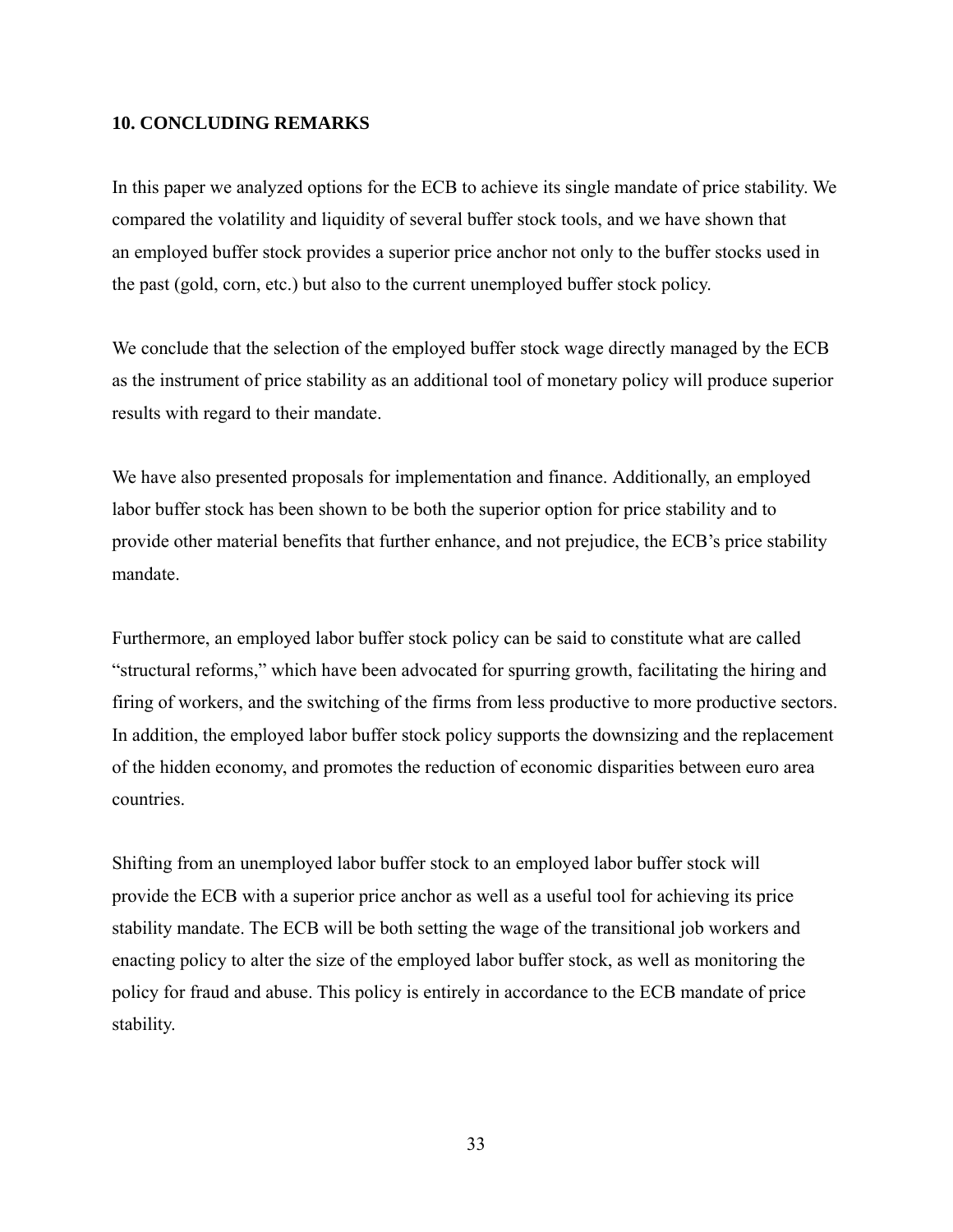Enacting the transitional job for anyone willing and able to work, without prejudice to price stability, also delivers additional benefits, including eliminating the need for minimum wage legislation and the improvement of the quality (as well as quantity) of public-sector services.

Employed as transitional workers, those previously unemployed will be maintaining and enhancing their human capital in the process of working and producing useful output. This is in sharp contrast to the deterioration of human capital during periods of unemployment.

Finally, we stress that this plan is qualitatively very different from a policy that aims to guarantee a minimum income be paid to every citizen. Indeed, what are called "basic income" proposals risk functioning as the antithesis of a price anchor. Those policy proposals do not require beneficiaries to sell their time (work) to earn their compensation, and therefore projected outcomes are entirely different.